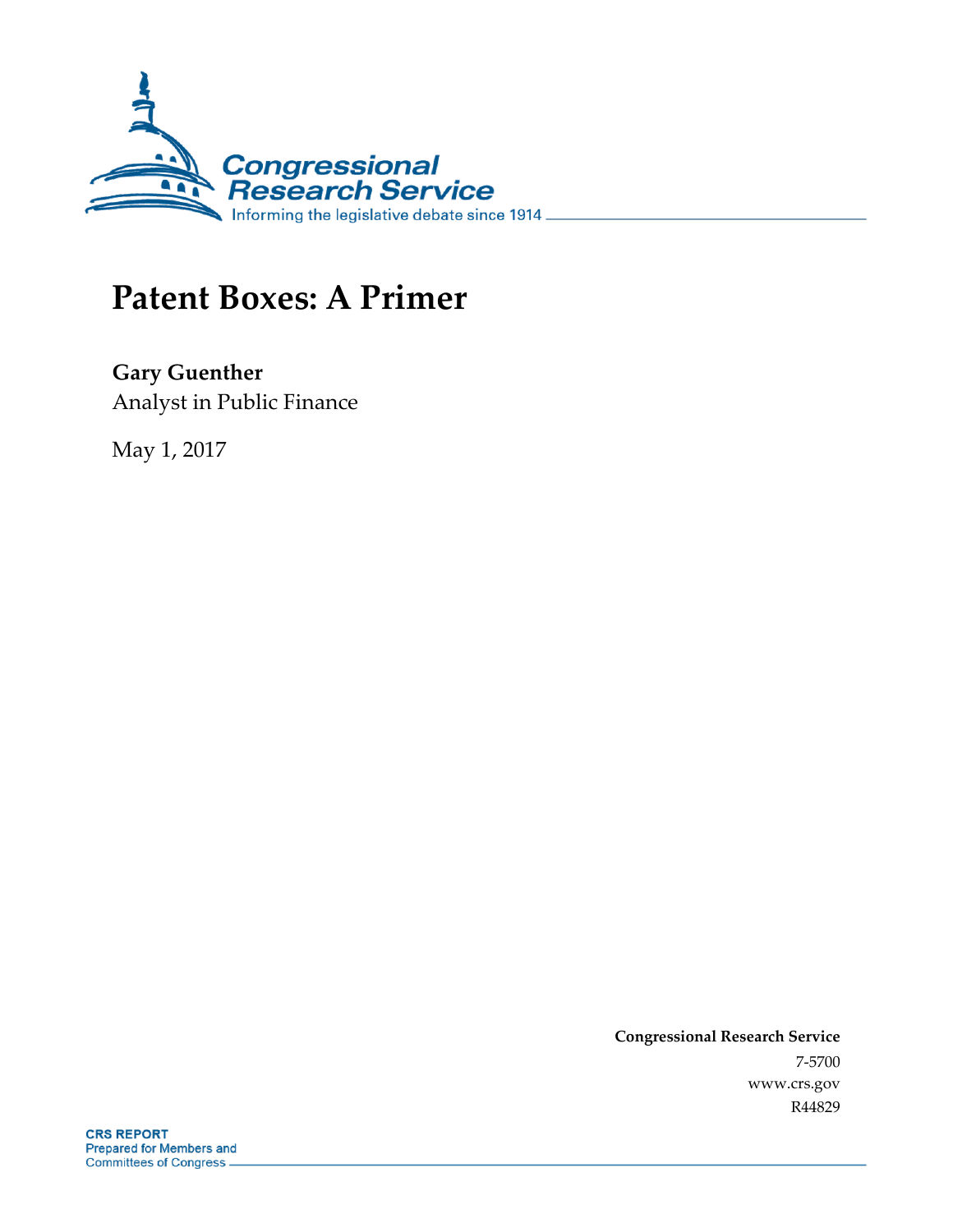## **Summary**

Economists generally agree that government support for private investment in research and development (R&D) is useful in correcting a market failure that predisposes most companies to invest less for that purpose than the overall economic benefits from R&D investments would warrant. The market failure stems from a company's inability to capture all the returns to its R&D investments as a result of the spillover effects of successful R&D investments.

Most governments offer some kind of support for R&D, including tax incentives for business R&D investments. The U.S. government provides a tax credit for qualified research under Section 41 of the federal tax code and a full expensing allowance for qualified research expenditures under Section 174, but no patent box.

As part of the debate in Congress over reforming the federal income tax, some have expressed support for the adoption of a patent box. Such a box is a tax subsidy that applies to the returns to successful R&D investments. In effect, a patent box partially compensates companies for the returns that spill over to other actors, such as competing companies.

Countries typically adopt patent boxes with three key goals in mind: (1) increasing tax revenue by encouraging the repatriation of intellectual property (IP) held abroad and discouraging domestic companies from transferring IP to foreign subsidiaries in low-tax countries; (2) expanding domestic innovative activities; and (3) stimulating growth in domestic high-paying jobs.

Every patent box now in use is built around two key elements: the nature of the tax subsidy it offers and the scope of its application. The tax subsidy typically comes in two forms: a deduction or exemption from a company's gross income or a separate, preferential tax rate for qualified intellectual property (IP) income. A patent box's scope addresses such issues as the kinds of IP and IP-related income that qualify for the tax subsidy.

At the end of 2015, 16 countries offered a patent box; all but three of them were members of the Organization of Economic Cooperation and Development. Among the nine largest patent-box countries as a location for business R&D investment, effective patent-box tax rates ranged from 5.0% to 17.1%. Each patent box applied to existing and new patented innovations. Only one of the nine countries did not offer separate tax incentives for domestic R&D investment.

It stands to reason that the industries most likely to benefit from patent boxes are those that use patents intensively. According to a 2016 report by the U.S. Patent and Trademark Office and the U. S. Department of Commerce, two industries are the most intensive users of patents, as measured by the number of patents granted to them per 1,000 full-time employees: chemical manufacturing (including pharmaceuticals) and computer and electronic equipment.

The prospect of the United States adopting a patent box raises several policy issues. One issue concerns the effectiveness of patent boxes in achieving their goals. The empirical literature on patent boxes is relatively meager, since most existing patent boxes have come into use since 2007. Nonetheless, a handful of academic studies have looked at the actual or probable effects of patent boxes on several indicators of success. They found that patent registration was responsive to cuts in tax rates on the income from patents; there is no evidence that patent boxes increase host-country revenues; and patent boxes have done little to boost investment in innovation in host countries.

Patent boxes also raise questions about the cost to companies of complying with the rules and the cost to tax authorities of issuing regulations and enforcing them; whether a patent box is warranted on economic grounds; and their incentive effect, especially when coupled with R&D tax incentives.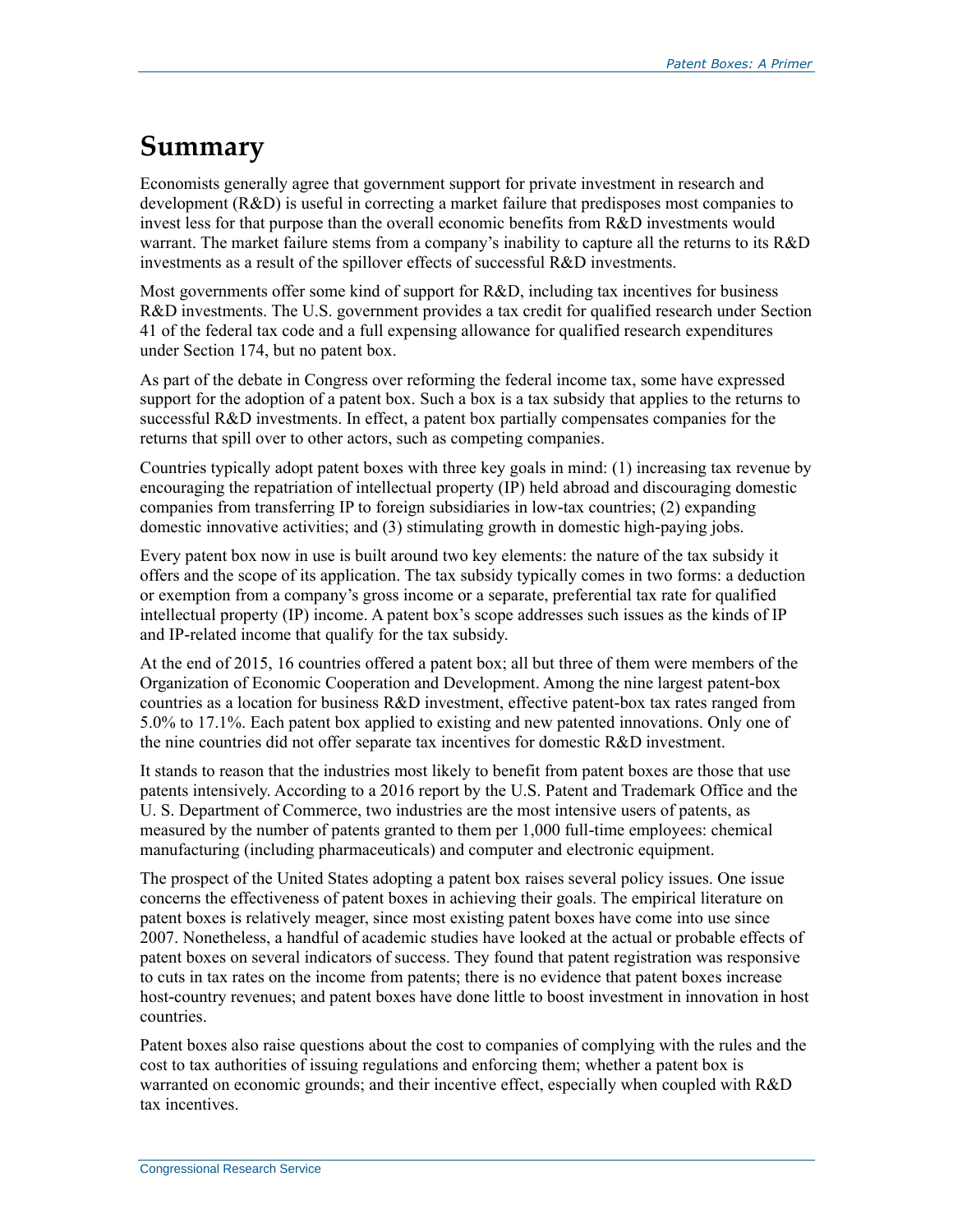## **Contents**

### **Tables**

| Table 1. Patent Boxes in OECD Countries with Substantial Business Investment in     |  |
|-------------------------------------------------------------------------------------|--|
|                                                                                     |  |
|                                                                                     |  |
| Table 3. U.S. Industries with the Lowest Effective Tax Rates on Qualified IP Income |  |
| Table 4. Effective Tax Rates on Returns From an Equity-Financed R&D Investment      |  |

#### **Contacts**

|--|--|--|--|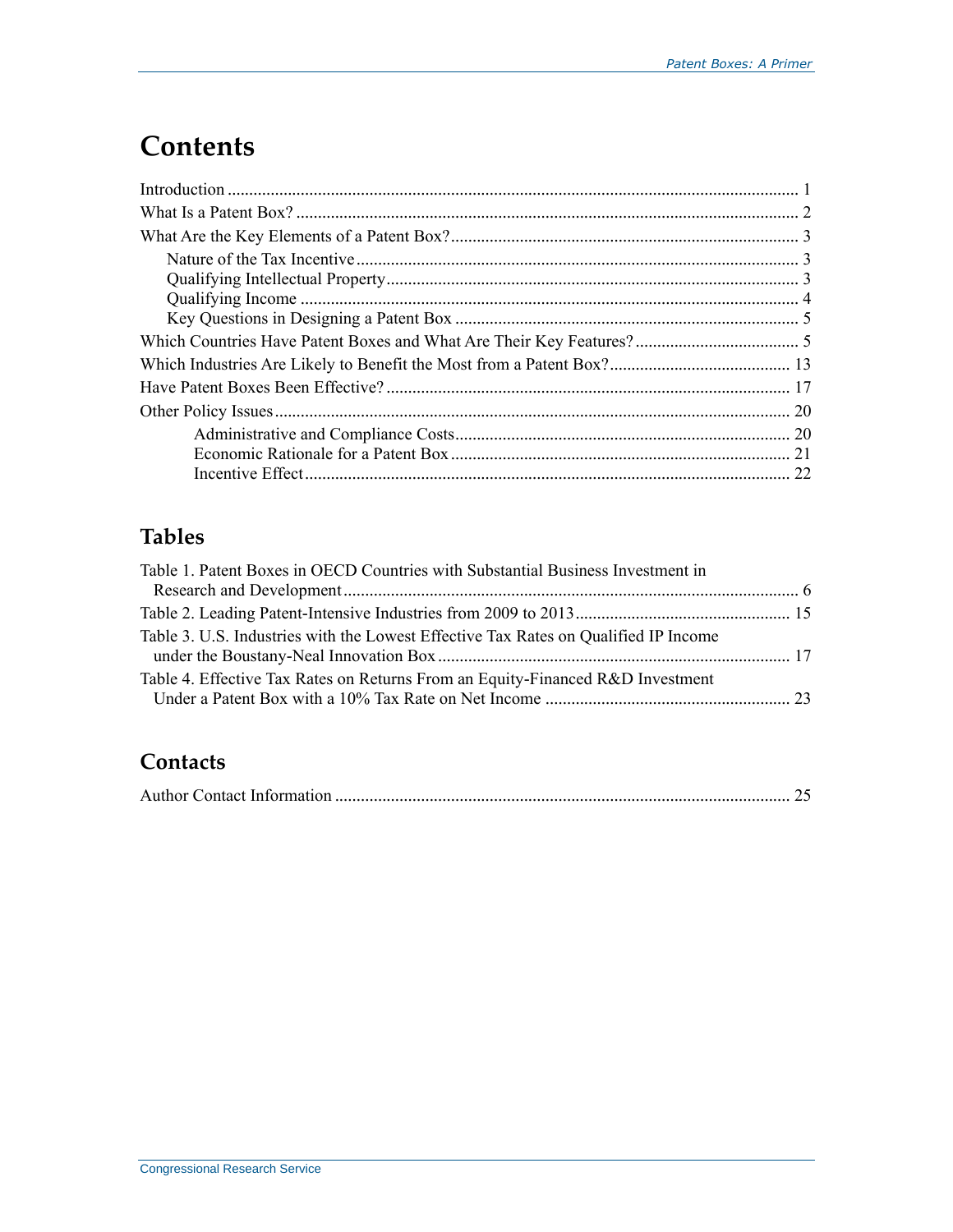## **Introduction**

If most economists can agree on anything, it is that technological innovation is a primary engine of long-term rises in living standards and economic output. In theory, new technologies make workers more productive, and gains in productivity lift their incomes over time, enabling them to buy more goods and services. The scope and pace of innovation depend on numerous forces, one of which is public and private investments in research and development  $(R&D)$ , which is widely regarded as the lifeblood of innovation.

To create, bolster, and sustain a favorable domestic climate for technological innovation, most developed countries employ a variety of policies to raise R&D investment. Most of the same countries provide tax incentives for business R&D investment, such as tax credits or enhanced deductions for R&D expenditures. These incentives are intended to encourage companies to invest more in R&D than they otherwise would. Many economists and lawmakers believe that left to their own devices, companies as a whole would be likely to invest less in R&D than its overall economic (or social) benefits would warrant. This is because the average company has little chance of capturing all the returns from such an investment, even in the presence of legal protection of intellectual property rights.

The U.S. government offers two tax incentives for R&D investment: a tax credit under Section 41 of the federal tax code and the option to expense qualified research expenditures under Section 174. Available evidence suggests that the credit has stimulated more private R&D investment than companies as a whole would have done on their own. It is unclear, however, what effect the expensing option has had on investment. What is clear is that companies that are able to benefit from both incentives face a negative effective tax rate on the returns from investing in qualified R&D above some base amount.

The Section 41 tax credit has its critics, however. Some argue that whatever gains in R&D investment can be attributed to the credit have come at a considerable cost: subsidizing R&D that tends to yield little or no social returns, or R&D that generates few or no patented innovations. Critics also maintain that the credit provides too weak and unreliable an incentive, on average, to have its intended effect. Making matters worse, say critics, much of the profit earned from the use of patented innovations developed with the aid of the credit has been shifted to lower-tax countries in recent years, depriving the U.S. government of tax revenue from the commercial exploitation of these innovations. Major American-based multinational corporations (such as Apple, Microsoft, and Google) are thought to have saved billions of dollars in income taxes by transferring ownership of patents they developed in the United States to subsidiaries in low-tax countries such as Ireland, Luxemburg, the Netherlands, and the United Kingdom.

In light of these concerns with the Section 41 tax credit and uncertainty about the effectiveness of the Section 174 expensing option, some argue that a better way to spur increased domestic investment in innovation is to adopt a different kind of tax subsidy altogether; one that would target the profits from business R&D investments instead of the cost of inputs: a patent box (which is also known as an innovation or intellectual property  $(IP)$  box).<sup>1</sup> By the end of 2015, 15 countries had implemented such a tax incentive. In general, a patent box imposes a lower tax rate on the profits companies earn from the commercial use of patented innovations than the top

<sup>&</sup>lt;sup>1</sup> In current usage, innovation or IP boxes tend to cover more than patents and related forms of IP. So a typical such box would cover trademarks and copyrights as well. This report focuses on tax incentives for booking qualified patent income in a host country. As such, the incentives apply to intangible assets related to the development of new goods and services and ways of producing them, such as patents, inventions, formulas, knowhow, and processes.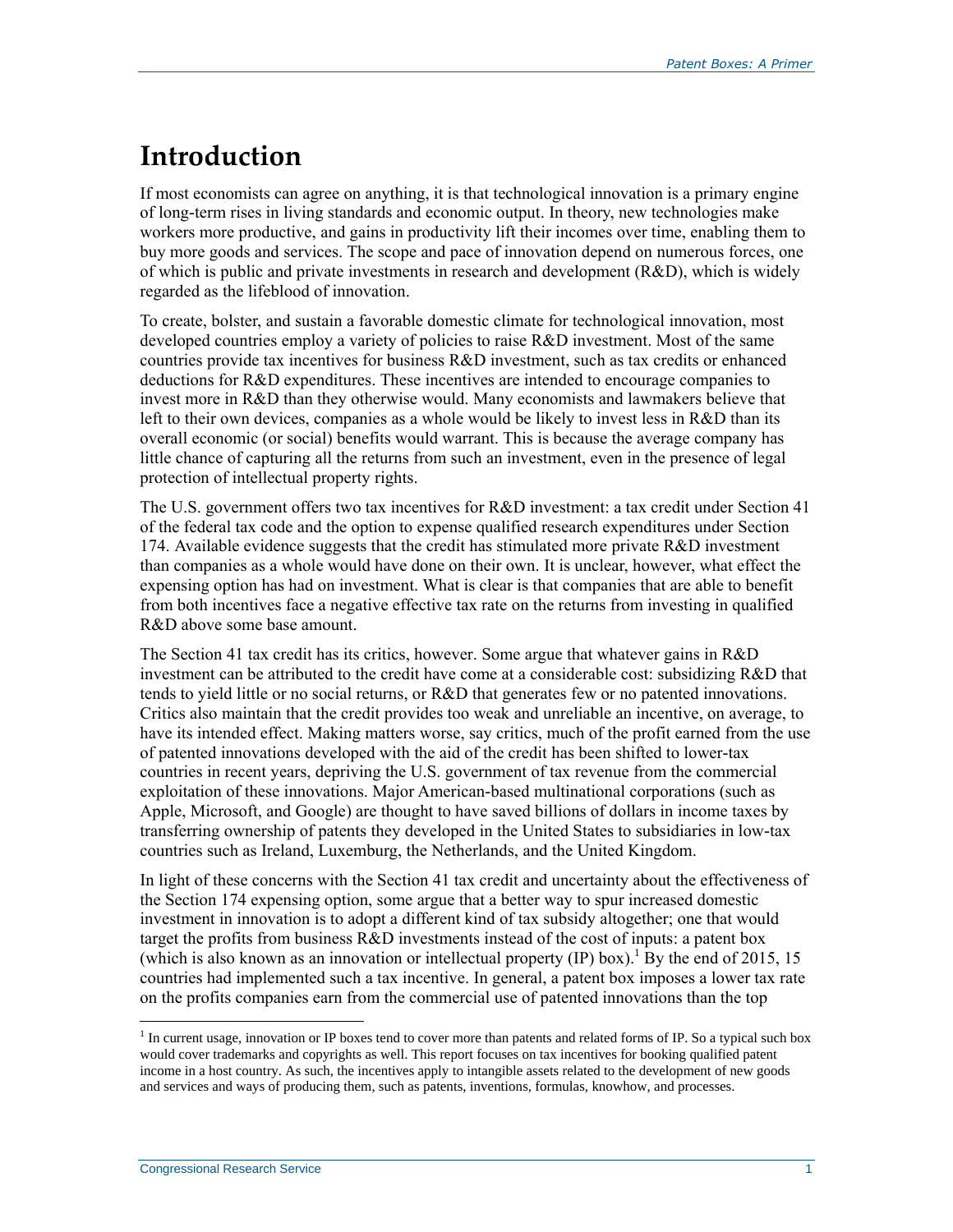corporate tax rate in the host country. Countries have adopted patent boxes in the hope that they will stem the transfer of qualified IP to low-tax countries, increase the domestic tax base in the host country through the transfer of qualified IP held in other countries, boost domestic investment in innovative activities, and create sizable numbers of well-paying jobs. The United States currently has no patent box.

Tax reform is a high priority in  $115^{th}$  Congress. Such a complex and difficult issue raises many questions that lawmakers may have to answer in order to agree on a bill. One question concerns how to reform the taxation of business income.

In recent Congresses, some lawmakers publicly backed the enactment of a patent box (or something similar) to foster greater domestic R&D investment and greater domestic production and use of the technologies derived from that investment. For example, in July 2015, Representatives Richard Neal and Charles Boustany released a draft proposal that would allow corporations to deduct 71% of their profits from "patents, inventions, formulas, processes, knowhow, computer software, and other similar intellectual property, as well as property produced using such IP." This meant that companies whose profits normally are taxed at a top rate of 35% would have their profits from this IP taxed at a rate of 10.15%. Interest in such a proposal could re-emerge in the  $115<sup>th</sup>$  Congress as part of broader efforts to craft politically viable legislation to reform the federal income tax, especially the parts dealing with the taxation of international business income. Some lawmakers contend that Congress should act quickly to offset the tax advantages that some European nations have gained by adopting a patent box.

This report looks at several aspects of patent boxes, including their general purpose. In addition, the report looks at the key considerations in designing a patent box, identifies the countries that currently have a patent box, describes the main elements of those boxes, and sheds light on the U.S. industries that would be likely to benefit the most from such a tax subsidy if the United States were to adopt one. The final two sections discuss what is known about the effectiveness of patent boxes and several other policy issues raised by patent boxes. The report is intended to complement a 2016 CRS report on the "expected effectiveness" of patent boxes.<sup>2</sup>

## **What Is a Patent Box?**

In general, a patent box is a tax break for business income arising from the commercial exploitation of qualified IP. The break consists of taxing a company's qualified IP at a relatively low rate. This reduction in taxation can be achieved directly by imposing a low tax rate on a company's income from royalties or licensing fees related to eligible IP or from the sale of such property, and indirectly by imposing the same low rate on the income a company receives from the sale of goods and services with embedded IP owned by the company. Existing patent boxes seek to promote one or more of the following aims: (1) increase tax revenues by luring IP income to a host country from abroad or keeping such income inside the host country, (2) prevent or stem a shrinkage in the host country's tax base from the transfer of intangible assets to other countries, (3) expand investment in innovation in a host country, and (4) stimulate growth in the number of well-paying jobs in a host country.

A patent box gets its name from the box on an income tax form that companies check if they have qualified IP income. And as its name implies, the tax incentive applies exclusively to the income from patented innovations. Some countries with a patent box apply it to income from IP that has

 2 See CRS Report R44522, *A Patent/Innovation Box as a Tax Incentive for Domestic Research and Development*, by Jane G. Gravelle.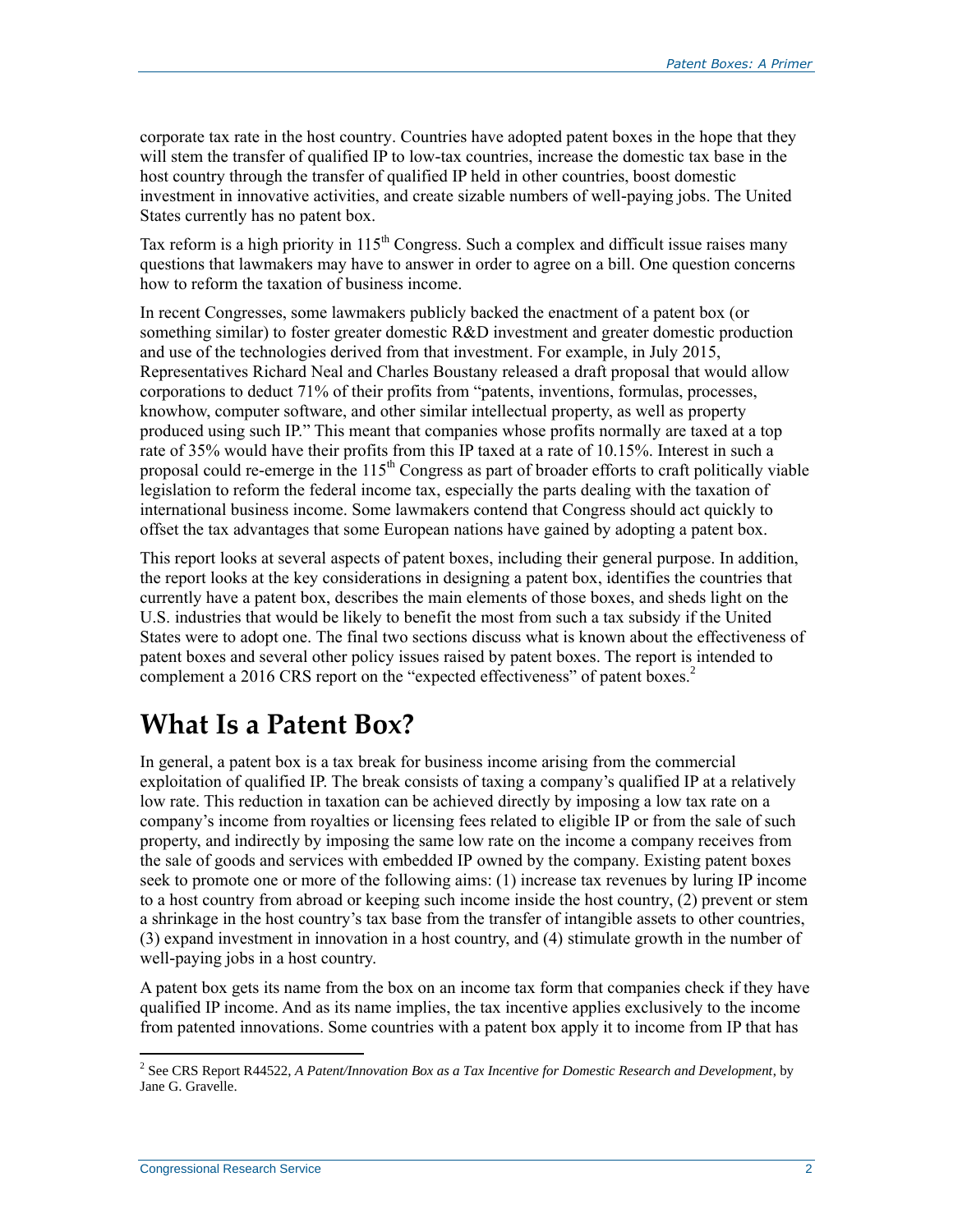nothing to do with the development of new products and processes, such as trademarks and copyrights. Because they are broader in scope than a patent box, some refer to these tax incentives as innovation or IP boxes. Since all but one of the actual patent boxes examined in this report apply to income from patented innovations, it will refer to them as a patent box, even though some of them do cover IP other than patents.

For reasons both theoretical and practical, most developed countries have adopted a variety of policies to encourage greater domestic investment in technological innovation, including tax incentives. R&D tax incentives basically come in two forms: (1) those that operate at the backend of the innovation process by lowering the after-tax cost of key inputs into R&D such as direct labor and materials and (2) those that operate at the front-end of the process by lowering the tax burden on the returns to successful R&D investments. Tax credits or enhanced deductions for R&D expenditures exemplify the former incentive, while a patent box is a good example of the latter incentive.

At the end of 2015, 16 countries provided some kind of patent box.<sup>3</sup> All but two of those countries (Israel and South Korea) were European. In addition, five of the countries (Belgium, Hungary, Malta, Turkey, and the United Kingdom (UK)) provided both a tax credit and superdeduction for qualified R&D expenditures; three countries (Lichtenstein, Luxembourg, and Switzerland) provided no other R&D tax incentive, and the remaining eight countries (France, Ireland, Israel, Italy, Netherlands, Portugal, South Korea, and Spain) provided either a tax credit or a super-deduction.

## **What Are the Key Elements of a Patent Box?**

Many considerations enter into the design of a patent box. They can be reduced to three key elements: (1) the nature of the tax incentive, (2) the IP that qualifies for this preferential tax treatment, and (3) the income to which the tax incentive applies. Each is examined below.

#### **Nature of the Tax Incentive**

At the core of every patent box lies a tax incentive. There are two basic options among the patent boxes now in use. One involves taxing a company's qualified income from qualified IP at a lower rate than other sources of income. For example, a company's qualified IP income is taxed at 10%, while all other sources of income are taxed at 20%.

Under the second option, a company would be allowed to deduct a specified percentage of its qualified IP income from its total income. In this case, the effective tax rate on the IP income is the product of the company's marginal tax rate and the percentage of that income subject to taxation. For instance, if a company's income is taxed at a marginal rate of 35% and 80% of its income from qualified IP may be deducted from taxable income, the company's effective tax rate on that income is  $7\%$ :  $(0.35 \text{ X} \cdot 20) = 0.07$ .

### **Qualifying Intellectual Property**

IP that qualifies for a patent box has several dimensions, which are illustrated in current patent boxes.

 $\overline{a}$ 3 PwC, Global R&D Incentives Group, *Global Research & Development Incentives Group*, February 2016.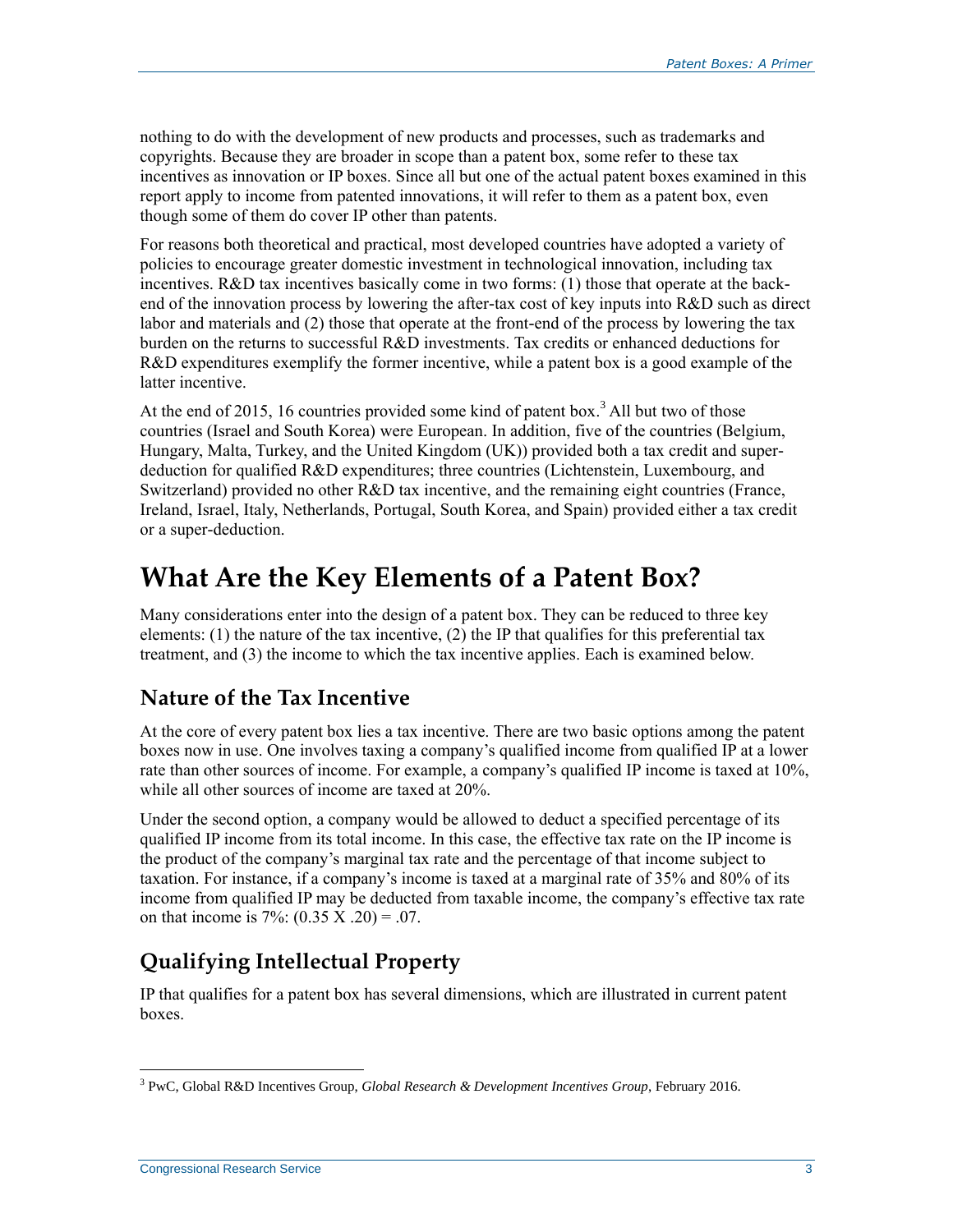First and foremost, IP qualifies for a patent box only if it is registered and held in the host country.

Second, a variety of IP can be eligible for a patent box. Current patent boxes apply to patented inventions in 15 of the 16 countries that have one; Israel is the lone exception. In Belgium, France, and the UK, the patent boxes apply to patents, supplementary protection certificates (which come into force after the patents on which the certificates are based expire), and closely related rights. Patents and software copyrights are eligible for the patent boxes in Turkey, Portugal, the Netherlands, Malta, South Korea, and Ireland. But the patent boxes in Hungary, Italy, Lichtenstein, Luxembourg, Spain, and Switzerland apply to patents and most other forms of IP, especially trademarks, copyrights, formulas, and industrial designs.

Third, where IP was developed can make a difference. Qualified IP may be developed outside the host country (subject to varying conditions) in 15 of the 16 countries with patent boxes<sup>4</sup>; only Turkey requires that qualified IP has to be developed through R&D activities conducted there.

Fourth, not all qualified IP must be developed after the enactment of a patent box. Acquired IP qualifies for the patent boxes (subject to varying conditions) in each of the 16 countries except Israel, Portugal, and Turkey.<sup>5</sup> In addition, the patent boxes of France, Hungary, Ireland, Italy, South Korea, Malta, Spain, Switzerland, Turkey, and the UK apply to IP that existed before the boxes were enacted.

#### **Qualifying Income**

A third key element of a patent box is the income to which it applies. This too varies among current patent boxes.

A patent box may or may not apply to income from the following sources: (1) royalties (including embedded and notional), (2) licensing fees, (3) gains on the sale or other disposal of qualifying IP, (4) the sales of goods and services incorporating qualifying IP, and (5) patent infringement awards.

A patent box may also apply to gross or net income from the use of qualified IP. This consideration matters because the effective rate of a patent box depends in part on how the expenses incurred or paid in earning qualified income are treated for tax purposes. Of particular importance is whether those expenses are deductible against IP income only or may be used instead to reduce a company's gross income, which in every country that has a patent box is taxed at a higher rate than IP income. Those expenses can be current or previous charges. Current expenses include marketing and other administrative costs related to improving and financing qualified IP, while previous charges concern past R&D expenses attributable to the same IP. Consequently, patent boxes that apply to gross IP income tend to lower the income tax burden for companies with IP and substantial non-IP income more than do patent boxes that target net IP income.

The 16 countries that offered patented boxes at the end of 2015 were evenly divided between targeting gross and net IP income. Belgium, Hungry, Israel, South Korea, Luxembourg, Malta,

<sup>&</sup>lt;sup>4</sup> For example, In Belgium, a patent developed outside the country qualifies for the patent box only the development work was performed by a Belgian-based company or a foreign-based company with a permanent subsidiary in Belgium.

<sup>&</sup>lt;sup>5</sup> Acquired eligible IP qualifies for the patent boxes in Belgium and the Netherlands if the owner further develops it. Only the value added by the owner is eligible for the preferential tax treatment for IP income.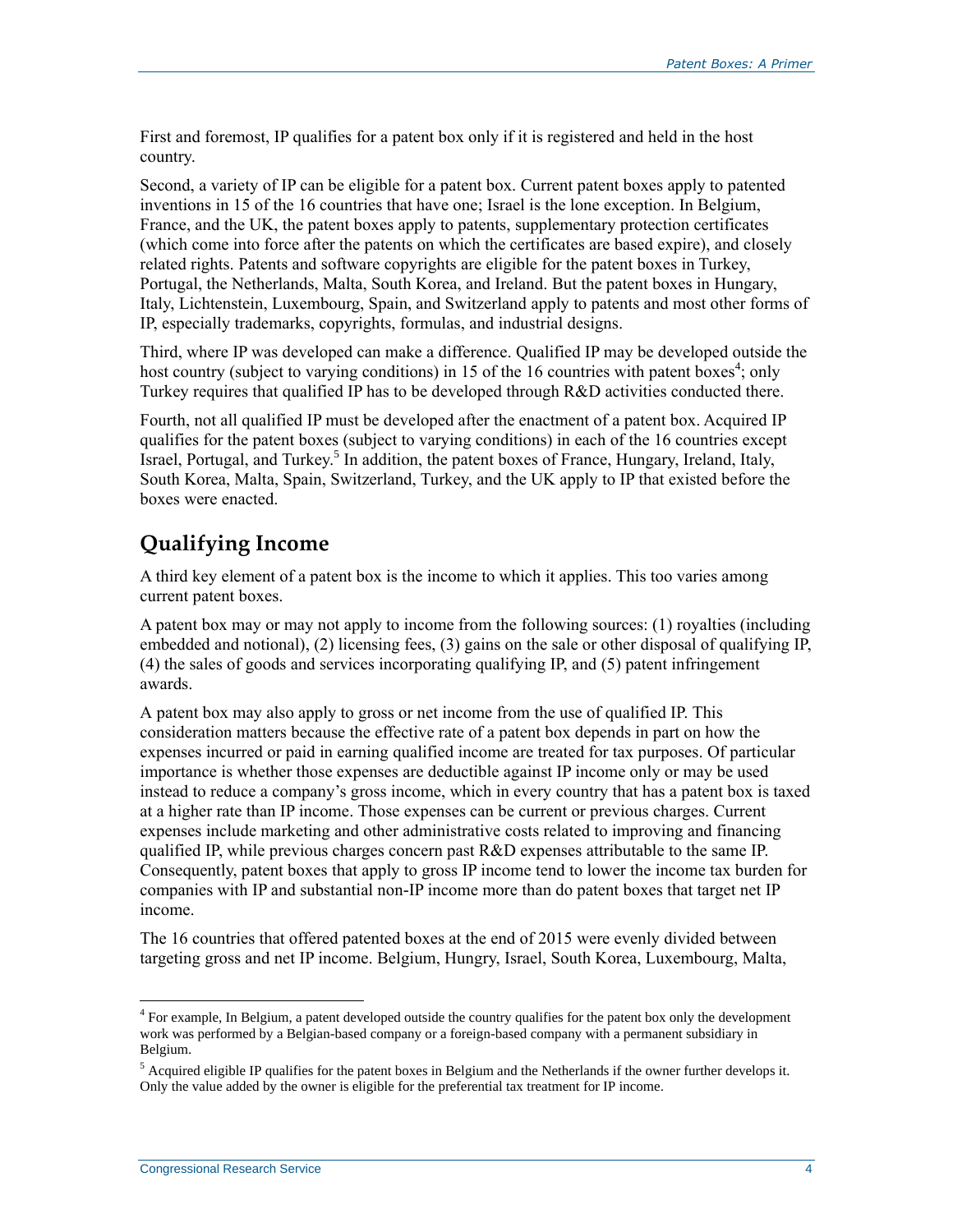Portugal, and Switzerland used gross income as the tax base for their patent boxes, whereas France, Ireland, Italy, Lichtenstein, the Netherlands, Spain, Turkey, and the UK taxed net income.

In four of the 16 countries, the patent-box preferential rate covers royalty payments only: Hungary, South Korea, Luxembourg, and France. The others apply their patent boxes to a broader range of IP income sources.

#### **Key Questions in Designing a Patent Box**

Lawmakers interested in adopting a patent box might consider the following questions, which address a variety of significant issues in the design of such a tax incentive:

- Should a patent box apply to income from patents only, or should it include income from other kinds of IP as well?
- Should a patent box cover embedded and notional IP royalties and, if so, how should they be measured?
- Should qualifying IP income include patent infringement awards?
- Should a patent box cover new IP income only or should it apply to income from existing IP as well?
- Should a patent box apply to self-developed IP only, or should it also cover acquired IP, and if so, under what conditions?
- Should a patent box apply only to IP developed in the host country, or should it also cover IP developed outside the country but held within it?
- Should the expenses paid or incurred to develop a patented innovation be allocated against gross IP income, or should they be deducted from a company's gross income from all sources, thereby boosting the effective rate of a patent box?
- Should a patent box take the form of a lower rate for qualified IP income or a deduction or exemption against a company's total income?
- Should the annual benefit a company derives from a patent box be capped?
- Should a patent box allow a credit against a company's tax liability for foreign withholding taxes paid on its foreign-source royalties?

## **Which Countries Have Patent Boxes and What Are Their Key Features?**

Of the 16 countries that offered a patent box at the end of 2015, all but three were members of the Organization of Economic Cooperation and Development (OECD). Not all of those OECD countries, however, are also locations for substantial investments in business R&D. In the ongoing debate over whether the United States should adopt a patent box, some lawmakers may find it useful to know which patent-box countries are among the leading locations for business R&D investment. Arguably, those countries might serve as better role models for the United States in the design of a patent box than patent-box countries where relatively little business R&D investment occurs.

**[Table 1](#page-8-0)** compares key elements of the patent boxes currently offered by nine OECD countries. Five of the countries (France, Netherlands, South Korea, Turkey, and the UK) provide a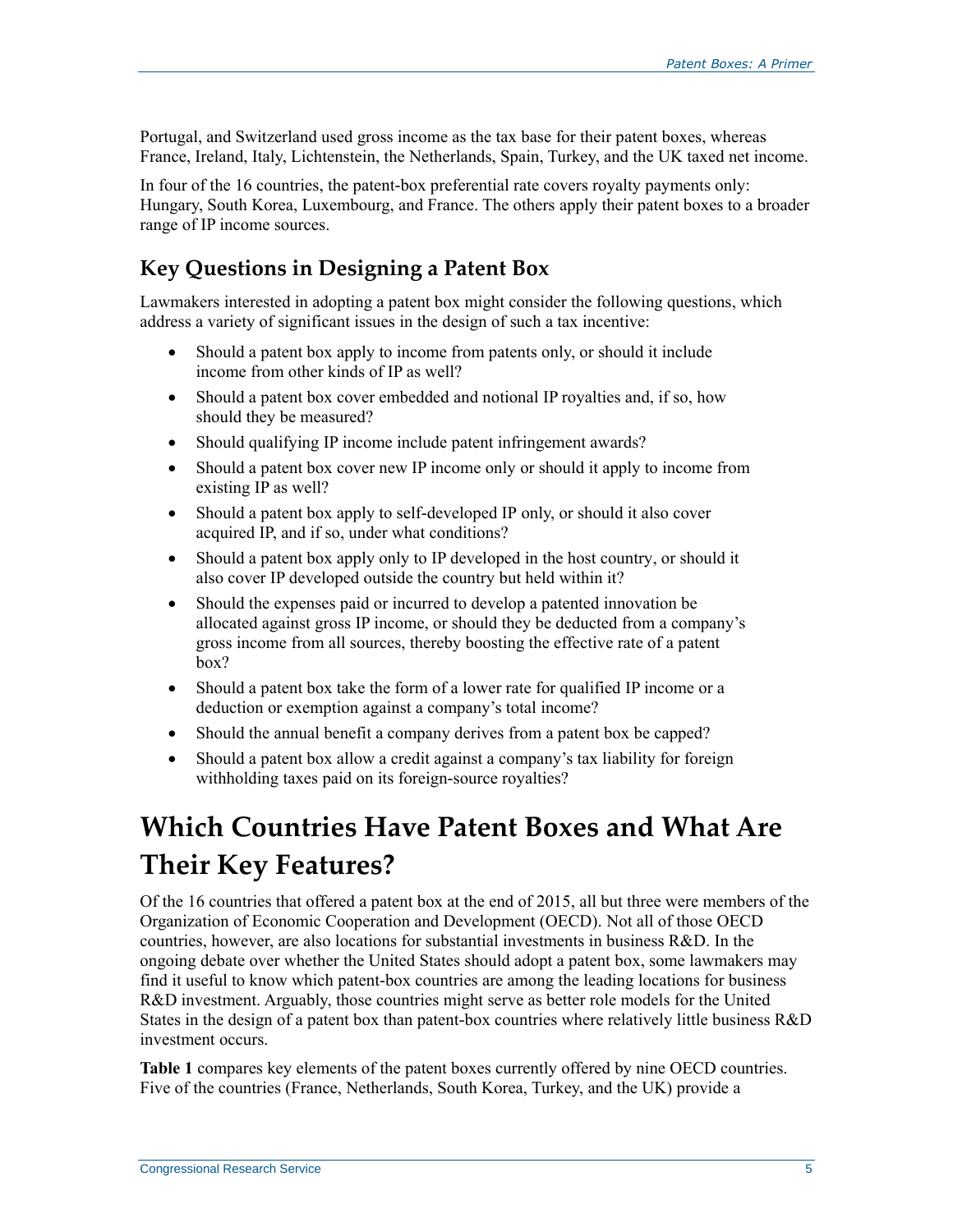preferential tax rate for qualified IP income; the others (Belgium, Italy, Spain, and Switzerland) offer either a deduction or exemption for that income

Each country can be considered a significant location for business R&D investment among OECD countries. Business R&D expenditures exceeded \$7.8 billion in each country in 2012, the most recent year for which figures are available for all nine countries.<sup>6</sup> Their combined business R&D investments that year totaled \$167.0 billion, or 55% of the amount for the United States and 23% of the amount for all OECD countries.

<span id="page-8-0"></span>

| Table 1. Patent Boxes in OECD Countries with Substantial Business Investment in |  |
|---------------------------------------------------------------------------------|--|
| <b>Research and Development</b>                                                 |  |

| Country        | <b>Nature of Patent</b><br><b>Box Tax Incentive</b>                                                                                                                                                                                                       | Qualifying<br><b>Property</b>                                                                                                                                                                                                | <b>Qualifying Income</b>                                                                                                                                                                                                                                                                                                                                                                                                                                                                                                                                   | Year<br><b>Enacted</b>           | Cap on<br>Annual<br><b>Benefit</b>                                                                                                                                                    |
|----------------|-----------------------------------------------------------------------------------------------------------------------------------------------------------------------------------------------------------------------------------------------------------|------------------------------------------------------------------------------------------------------------------------------------------------------------------------------------------------------------------------------|------------------------------------------------------------------------------------------------------------------------------------------------------------------------------------------------------------------------------------------------------------------------------------------------------------------------------------------------------------------------------------------------------------------------------------------------------------------------------------------------------------------------------------------------------------|----------------------------------|---------------------------------------------------------------------------------------------------------------------------------------------------------------------------------------|
| <b>Belgium</b> | Deduction equal to<br>85% of qualifying<br>income.<br>It lowers the<br>effective tax rate for<br>that income to $5.1\%$ .<br>The corporate tax<br>rate is 33.99%.<br>(Until June 30, 2016,<br>the deduction was<br>equal to 80% of<br>qualifying income.) | Patents and<br>supplementary<br>protection<br>certificates.<br>breeders' rights,<br>orphan drugs, data<br>and exclusivity<br>rights, and<br>copyrighted<br>software.<br>Acquired IP is<br>eligible for the tax<br>incentive. | Net income from<br>royalties (including<br>embedded royalties <sup>a</sup> ),<br>gains from the sale of<br>qualified IP, process<br>innovation income,<br>and certain damages<br>from infringement of<br>qualified IP rights.<br>Net income is<br>adjusted by the ratio<br>of a company's<br>expenditures related<br>to qualified IP<br>(including the<br>outsourcing of R&D<br>to an unrelated<br>party) to the sum of<br>those expenditures,<br>the cost of any<br>acquired IP, and costs<br>related to the<br>outsourcing of R&D<br>to a related party. | 2007<br>(modified<br>in $2017$ ) | Deduction is<br>limited to<br>100% of net<br>patent<br>income.<br>If the<br>deduction<br>exceeds that<br>limit. the<br>excess may<br>be carried<br>forward to<br>future tax<br>years. |

<sup>6</sup> Organization for Economic Cooperation and Development, *Main Science and Technology Indicators: Volume 2016/1* (Paris: 2016), Table 23, p. 42.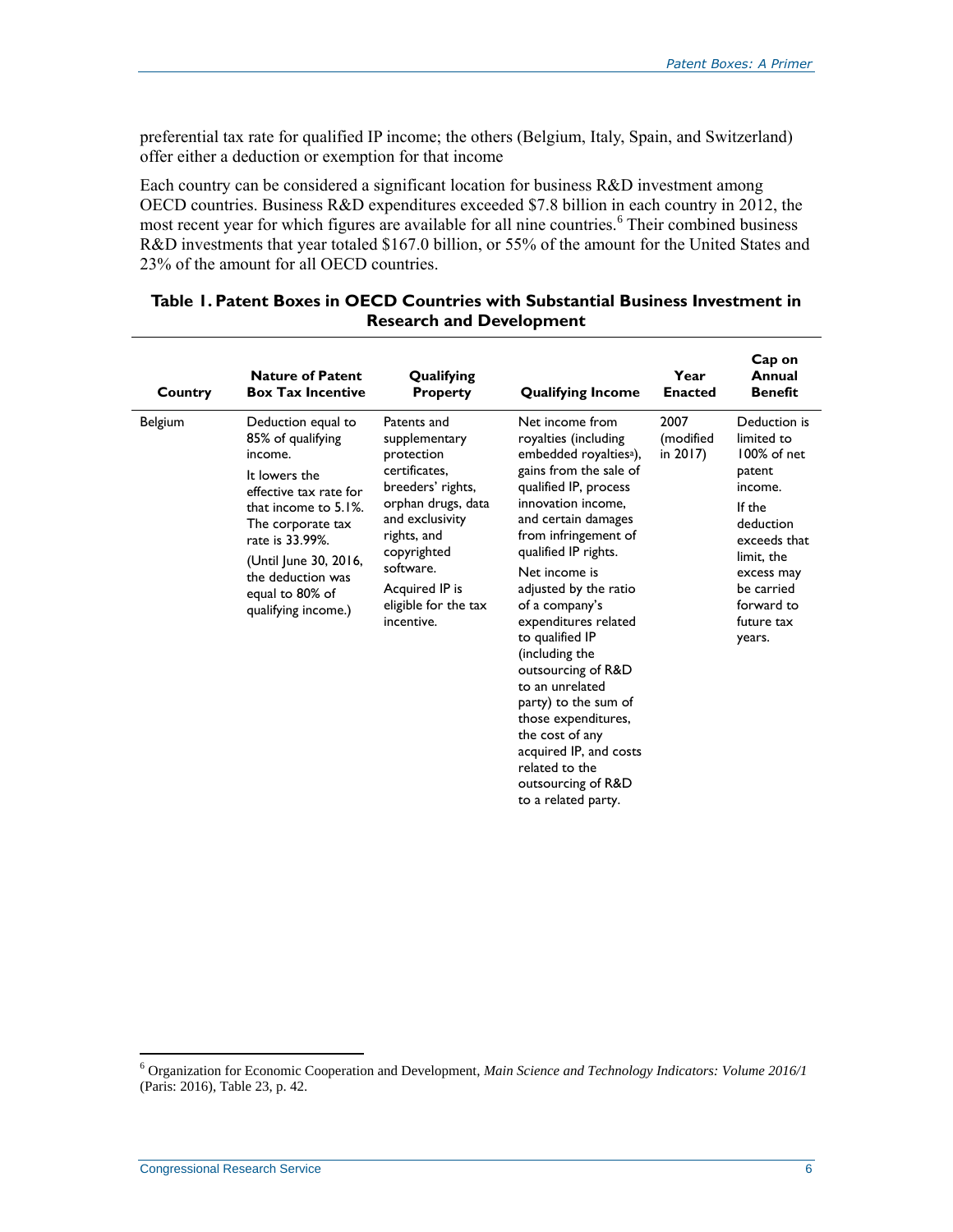| Country      | <b>Nature of Patent</b><br><b>Box Tax Incentive</b>                                                                                                                                                                                                                                                         | Qualifying<br><b>Property</b>                                                                                                                                                                                                                                                                                                                                                                                  | <b>Qualifying Income</b>                                                                                                                                                                                                                             | Year<br><b>Enacted</b>                              | Cap on<br>Annual<br><b>Benefit</b>         |
|--------------|-------------------------------------------------------------------------------------------------------------------------------------------------------------------------------------------------------------------------------------------------------------------------------------------------------------|----------------------------------------------------------------------------------------------------------------------------------------------------------------------------------------------------------------------------------------------------------------------------------------------------------------------------------------------------------------------------------------------------------------|------------------------------------------------------------------------------------------------------------------------------------------------------------------------------------------------------------------------------------------------------|-----------------------------------------------------|--------------------------------------------|
| France       | Preferential tax<br>rates of 15.5% for<br>non-corporate<br>businesses and<br>$17.1%$ for<br>corporations.                                                                                                                                                                                                   | Existing and new<br>patents, extended<br>patent certificates,<br>patentable<br>inventions, and<br>industrial processes.                                                                                                                                                                                                                                                                                        | Net Income from<br>royalties and licensing<br>fees for patents and<br>capital gains from the<br>sale or transfer of<br>patents.                                                                                                                      | 2001<br>(modified<br>in 2005,<br>2010, and<br>2011) | None.                                      |
|              | The corporate tax<br>rate is 33.3%.                                                                                                                                                                                                                                                                         |                                                                                                                                                                                                                                                                                                                                                                                                                | Embedded royalties<br>do not qualify.                                                                                                                                                                                                                |                                                     |                                            |
|              |                                                                                                                                                                                                                                                                                                             |                                                                                                                                                                                                                                                                                                                                                                                                                | The patents must be<br>developed and<br>registered in France<br>or a European<br>country.                                                                                                                                                            |                                                     |                                            |
|              |                                                                                                                                                                                                                                                                                                             |                                                                                                                                                                                                                                                                                                                                                                                                                | Foreign patents<br>qualify only if France<br>would have granted a<br>patent for the same<br>invention.                                                                                                                                               |                                                     |                                            |
|              |                                                                                                                                                                                                                                                                                                             |                                                                                                                                                                                                                                                                                                                                                                                                                | Only IP rights owned<br>by a French company<br>are eligible for the<br>preferential rates.                                                                                                                                                           |                                                     |                                            |
| <b>Italy</b> | Exemption equal to<br>50% of qualifying<br>income starting in<br>2017.<br>It results in an<br>effective tax rate for<br>that income of<br>15.7%<br>The Italian<br>corporate tax rate is<br>27.5% and the<br>regional income tax<br>rate is 3.9%, yielding<br>an overall corporate<br>tax rate of $31.4\%$ . | Existing and new<br>patents, trademarks,<br>industrial designs<br>and models,<br>procedures,<br>formulas, and know-<br>how resulting from<br>R&D conducted by<br>Italian-based<br>companies or the<br>Italian subsidiaries<br>of foreign<br>companies.<br>Acquired IP qualifies<br>for the exemption,<br>but only 30% of<br>incurred expenses<br>for the acquisition<br>or licensing of the IP<br>are covered. | Net income from<br>qualified IP, including<br>embedded royalties.<br>Net income from the<br>direct use of IP by<br>the property owner<br>must be determined<br>through an Advanced<br><b>Pricing Agreement</b><br>with the Italian Tax<br>Authority. | 2015                                                | 50% of net<br>income from<br>qualified IP. |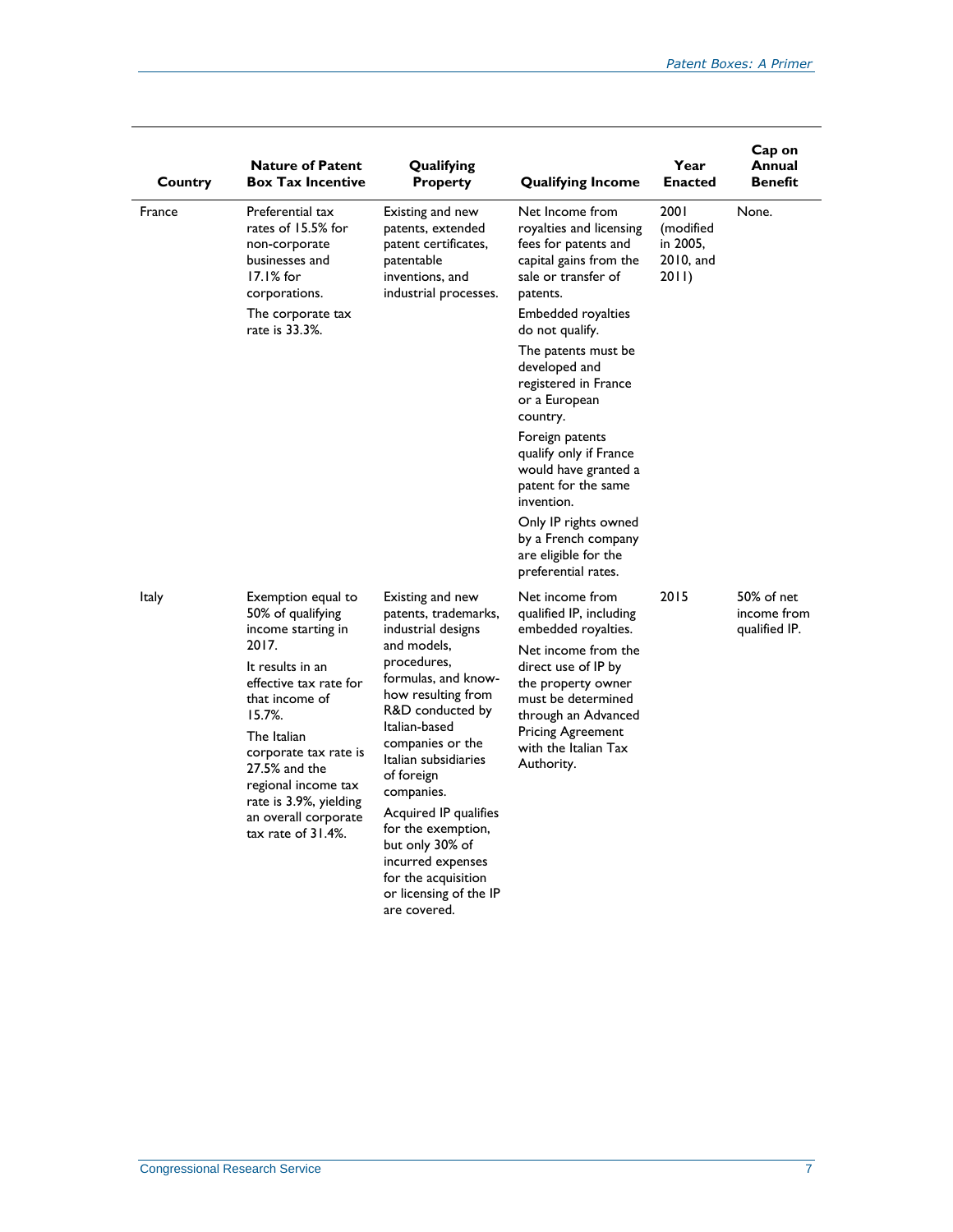| Country            | <b>Nature of Patent</b><br><b>Box Tax Incentive</b>                                                                                                                                                                                                                                                                                                                                                                                  | Qualifying<br><b>Property</b>                                                                                                                                                                                                                                                        | <b>Qualifying Income</b>                                                                                                                                                                                                                                                    | Year<br><b>Enacted</b>          | Cap on<br>Annual<br><b>Benefit</b>                                                                                    |
|--------------------|--------------------------------------------------------------------------------------------------------------------------------------------------------------------------------------------------------------------------------------------------------------------------------------------------------------------------------------------------------------------------------------------------------------------------------------|--------------------------------------------------------------------------------------------------------------------------------------------------------------------------------------------------------------------------------------------------------------------------------------|-----------------------------------------------------------------------------------------------------------------------------------------------------------------------------------------------------------------------------------------------------------------------------|---------------------------------|-----------------------------------------------------------------------------------------------------------------------|
| <b>Netherlands</b> | Preferential tax rate<br>of 5% of qualified<br>income.<br>The corporate tax<br>rate is 25%.<br>(The Dutch<br>government has<br>proposed that<br>starting January 1,<br>2017, all companies<br>with income eligible<br>for the patent box<br>cannot benefit from<br>it unless they have<br>R&D wage tax<br>certificates issued by<br>the Dutch<br>government for<br>R&D related to the<br>qualifying IP.)                             | Internally developed<br>and acquired<br>patents developed<br>or re-developed<br>since 2007 and<br>owned by Dutch-<br>based companies or<br>Dutch subsidiaries<br>of foreign<br>companies.<br><b>Oualified IP from</b><br>approved R&D<br>projects also qualify<br>beginning in 2008. | Net income from<br>qualifying IP.<br>This income includes<br>embedded royalties<br>and gains on the sale<br>of qualified patents.                                                                                                                                           | 2007 and<br>modified<br>in 2010 | None.                                                                                                                 |
| South Korea        | Preferential tax<br>rates: 5% to 11% on<br>gains from the sale<br>or transfer of<br>patents to Korean<br>nationals, and 7.5%<br>to 16.5% on<br>royalties.<br>Corporate tax rates<br>are 10%, 20%, and<br>22%.<br>Small and medium-<br>size companies are<br>also eligible for a<br>25% tax credit for<br>income from the<br>transfer of patents,<br>and for income from<br>the licensing of<br>rights to self-<br>developed patents. | New and existing<br>patents, utility<br>models, and<br>scientific technical<br>secrets developed<br>by small and<br>medium-sized<br>Korean companies.                                                                                                                                | Gains on the transfer<br>of qualified IP by<br>small and medium-<br>size Korean<br>companies to<br>domestic companies<br>and individuals,<br>Royalty income<br>earned by small and<br>medium-size Korean<br>companies from<br>licensing self-<br>developed qualified<br>IP. | 2014                            | Patent box<br>benefits are<br>subject to a<br>minimum tax<br>of 7% for<br>small and<br>medium-<br>sized<br>companies. |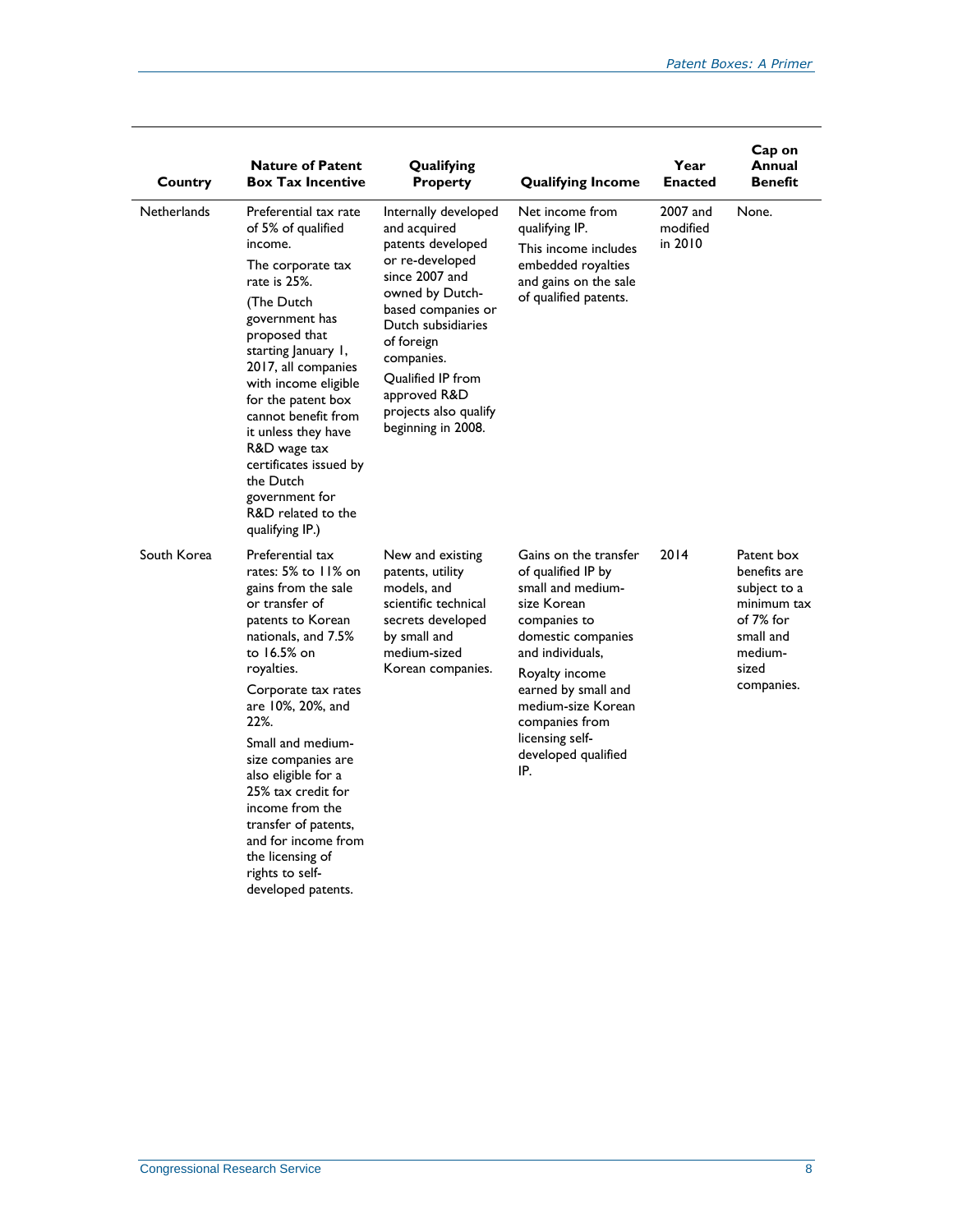| Country                                        | <b>Nature of Patent</b><br><b>Box Tax Incentive</b>                                                                                                                                                                                                                                                                       | Qualifying<br><b>Property</b>                                                                                                | <b>Qualifying Income</b>                                                                                                                                                                                                                                                                                                                                                                                                                                                                                                                                                               | Year<br><b>Enacted</b>                                                                                                    | Cap on<br>Annual<br><b>Benefit</b> |
|------------------------------------------------|---------------------------------------------------------------------------------------------------------------------------------------------------------------------------------------------------------------------------------------------------------------------------------------------------------------------------|------------------------------------------------------------------------------------------------------------------------------|----------------------------------------------------------------------------------------------------------------------------------------------------------------------------------------------------------------------------------------------------------------------------------------------------------------------------------------------------------------------------------------------------------------------------------------------------------------------------------------------------------------------------------------------------------------------------------------|---------------------------------------------------------------------------------------------------------------------------|------------------------------------|
| Spain                                          | Exemption equal to<br>60% of qualified<br>income.<br>It yields an effective<br>tax rate of this<br>income of 12%.<br>The corporate tax<br>rate is 30%.                                                                                                                                                                    | New and existing<br>patents, drawings,<br>models, plans,<br>secret formulas or<br>procedures, know-<br>how.                  | Net income from the<br>transfer or licensing<br>of qualified IP<br>(excluding embedded<br>royalties) multiplied<br>by the ratio of the<br>expenses incurred by<br>the licensing<br>company that are<br>directly related to<br>the development of<br>the qualified IP<br>(including those<br>related to the<br>outsourcing of R&D<br>to unrelated third<br>parties) to the total<br>expenses incurred<br>the by licensing<br>company related to<br>the creation of the IP<br>(including those)<br>related to the<br>outsourcing of R&D<br>to related parties<br>and, if applicable, the | 2013                                                                                                                      | None.                              |
| Switzerland:<br>Canton of<br>Nidwalden<br>only | Exemption at the<br>cantonal level (but<br>not at the federal<br>level) equal to 80%<br>of eligible income.<br>This yields a<br>combined federal-<br>cantonal effective<br>tax rate of 8.8%.<br>In 2016, the Swiss<br>federal corporate<br>tax rate was 8.5%,<br>while the cantonal<br>corporate tax rate<br>in Nidwalden | New and existing<br>patents and<br>comparable rights<br>developed in<br>Switzerland through<br>qualifying R&D<br>activities. | acquisition of IP).<br>Gross income from<br>the sale and licensing<br>of qualified IP less<br>income from the<br>following sources:<br>financing;<br>manufacturing,<br>trading, and other<br>services not related<br>to patents; routine<br>functions: and<br>trademarks.                                                                                                                                                                                                                                                                                                              | 2011<br>(modified<br>in 2016,<br>though<br>the new<br>regime is<br>unlikely<br>to come<br>into effect<br>before<br>2019.) | None at the<br>federal level.      |

was12.66%.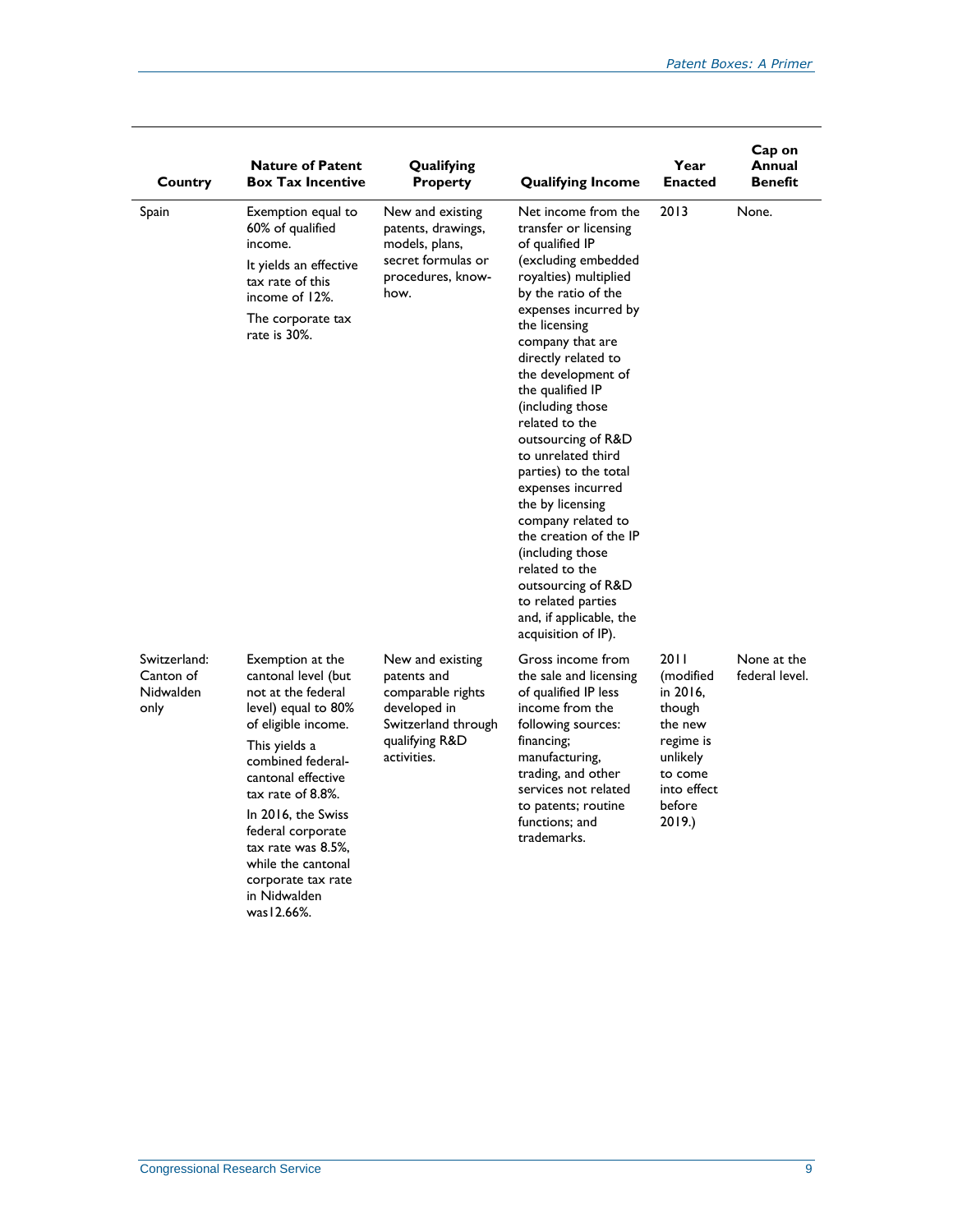| Country | <b>Nature of Patent</b><br><b>Box Tax Incentive</b>                                           | Qualifying<br><b>Property</b>                                                                                                    | <b>Qualifying Income</b>                                                                                                                                                                                                                                                                                                                              | Year<br><b>Enacted</b> | Cap on<br>Annual<br><b>Benefit</b> |
|---------|-----------------------------------------------------------------------------------------------|----------------------------------------------------------------------------------------------------------------------------------|-------------------------------------------------------------------------------------------------------------------------------------------------------------------------------------------------------------------------------------------------------------------------------------------------------------------------------------------------------|------------------------|------------------------------------|
| Turkey  | Preferential tax rate<br>of 10% on qualifying<br>income.<br>The corporate tax<br>rate is 20%. | New and existing<br>patents developed<br>from R&D<br>conducted in<br>Turkey and certified<br>by the Turkish<br>Patent Institute. | Net income from the<br>sale or transfer,<br>licensing, or<br>marketing of<br>inventions created<br>through R&D<br>performed in Turkey,<br>and from the sales of<br>goods and services<br>produced in Turkey<br>that also use qualified<br>IP developed in<br>Turkey.<br>This includes<br>compensation from<br>the breach of a<br>company's IP rights. | 2015                   | None                               |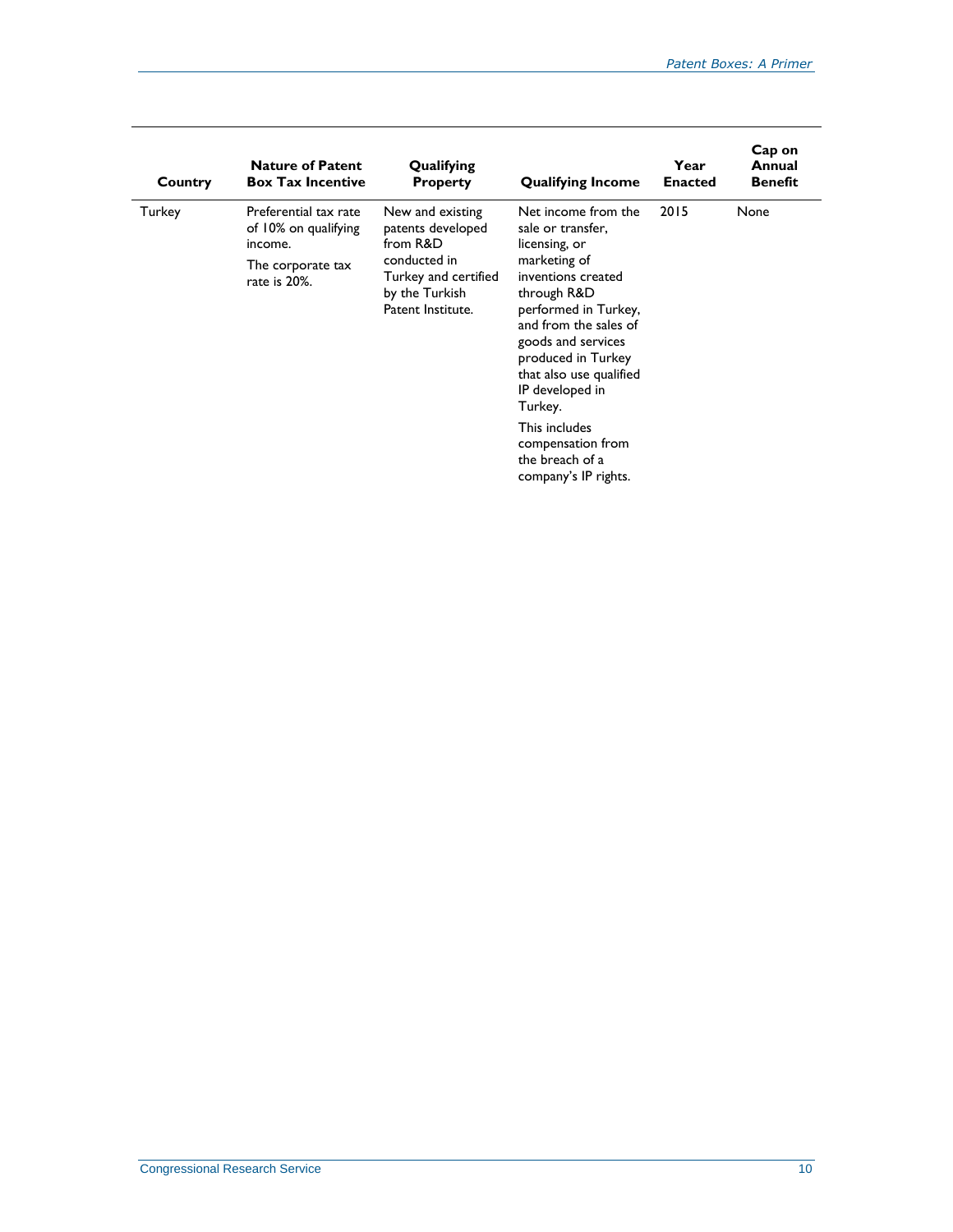| Country           | <b>Nature of Patent</b><br><b>Box Tax Incentive</b>                                                                                                                                                                                                                                                                                                                                                                                                                                                                                                                                                                                                                                                                                                                                                                                                                                                                                                                                                                                                                                                                                                                     | Qualifying<br><b>Property</b>                                                                                                                                                                            | <b>Qualifying Income</b>                                                                                                                                                                                                                                                                                | Year<br><b>Enacted</b>        | Cap on<br>Annual<br>Benefit |
|-------------------|-------------------------------------------------------------------------------------------------------------------------------------------------------------------------------------------------------------------------------------------------------------------------------------------------------------------------------------------------------------------------------------------------------------------------------------------------------------------------------------------------------------------------------------------------------------------------------------------------------------------------------------------------------------------------------------------------------------------------------------------------------------------------------------------------------------------------------------------------------------------------------------------------------------------------------------------------------------------------------------------------------------------------------------------------------------------------------------------------------------------------------------------------------------------------|----------------------------------------------------------------------------------------------------------------------------------------------------------------------------------------------------------|---------------------------------------------------------------------------------------------------------------------------------------------------------------------------------------------------------------------------------------------------------------------------------------------------------|-------------------------------|-----------------------------|
| United<br>Kingdom | For qualified IP<br>registered before<br>July 1, 2016, a<br>preferential tax rate<br>of 10% tax on net<br>Income from the<br>sale or licensing of<br>qualified IP rights or<br>an exclusive license<br>to such rights held<br>by companies<br>subject to the UK<br>corporate income<br>tax.<br>The corporate tax<br>rate is 20%.<br>For patent<br>applications filed on<br>or after July 1, 2016,<br>only profits from IP<br>developed through a<br>company's R&D<br>activities qualify for<br>the patent-box tax<br>incentive, which<br>remains unchanged.<br>The qualified profits<br>depend on a<br>company's "nexus<br>fraction," which is<br>the ratio of its<br>qualified<br>expenditures to its<br>total expenditures<br>for qualified IP.<br>Oualified<br>expenditures are a<br>company's direct<br>spending on R&D<br>activities related to<br>the development of<br>the IP, as well as its<br>payments for third-<br>party R&D for the<br>same purpose.<br>Total expenditures<br>consist of qualified<br>expenditures plus its<br>expenditures to<br>acquire qualified IP<br>and to support R&D<br>related to eligible IP<br>performed by<br>related parties. | Patents and related<br>know-how, trade<br>secrets, and<br>software copyrights.<br>Acquired IP is<br>eligible, provided it<br>is further developed<br>or actively managed<br>by the acquiring<br>company. | Worldwide net<br>income from the sale<br>of items protected by<br>a qualifying IP right;<br>the licensing of such<br>a right (including<br>embedded royalties);<br>the sale of a<br>qualifying IP right;<br>infringement awards;<br>and notional royalties<br>from the use of a<br>qualifying IP right. | 2013<br>(modified<br>in 2016) | None.                       |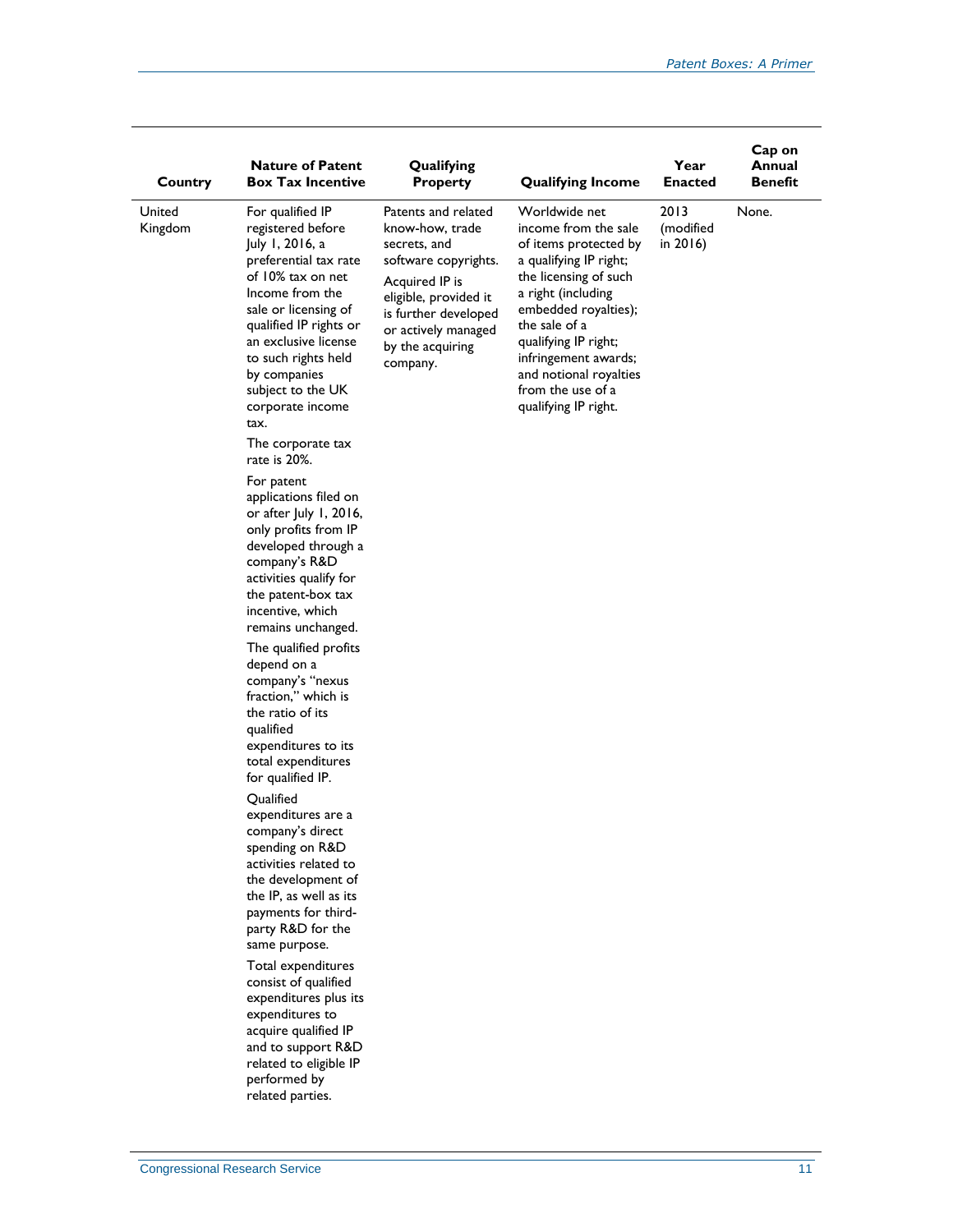**Source:** PwC, *Global Research & Development Incentives Group*, February 2016; American Action Forum, *Patent Boxes, Technological Innovation & Implications for Corporate Tax Reform*, February 22, 2016; and Deloitte, *2015 Global Survey of R&D incentives*, December 2015.

<span id="page-14-0"></span>a. Embedded royalties refer to payments to owners of IP (especially patents) for income from the sale of goods and services that can be attributed to the IP they contain or are derived from.

What stands out among the patent boxes in the table is the diversity in their tax incentives and scope. This diversity can be summarized as follows:

- The effective tax rates at the end of 2015 for income from qualified IP among the nine patent boxes ranged from 5.0% to 17.1%; the average rate (excluding South Korea, which was the only country among the nine that taxed corporate income at more than a single rate and for which the actual average effective rate was unknown) was 10.6%. By contrast, the average corporate rate (again excluding South Korea) for the nine nations was 25.8%.
- One country (Belgium) offered a deduction for qualified income; three countries (Switzerland, Spain, and Italy) had a limited exemption for that income; and five countries (UK, France, Netherlands, South Korea, and Turkey) applied a preferential tax rate to qualifying income.
- Belgium and Italy were the only countries that capped the amount of income that qualified for the patent box tax incentive.
- In six countries (UK, Spain, the Netherlands, Italy, France, and Turkey), the patent box targeted net IP income. As a result, affected companies had to value the tax savings from the deduction of IP-related expenses at the lower patent box tax rate. As a result, the average effective tax rates for the six patent boxes were lower than they would have been if the tax savings from the deduction of IPrelated expenses were valued at the higher corporate tax rate. Gross income is the basis for the patent box tax incentive in Switzerland and Belgium.
- Six of the nine countries (Belgium, France, the Netherlands, South Korea, Spain, and Turkey) restricted the patent box tax incentive to income from patents and related forms of IP. By contrast, the Swiss, British, and Italian patent boxes applied to income from patents and certain other kinds of IP.
- Three countries (South Korea, Switzerland, and Turkey) required that qualified IP must be developed and registered inside the country. Swiss-based companies, however, could apply the Swiss patent box to income they received from acquired IP, regardless of where it was developed. Where qualified IP is developed is an important issue in the economics of patent boxes. It raises the question of whether there should be a physical link between the country offering a patent box and the R&D activities contributing to the development of qualified IP.
- In a rare display of unanimity, each patent box covered new and existing IP, bestowing a windfall benefit on qualified IP registered before the patent boxes took effect that still was earning qualified income for the rights holder.
- One country (Switzerland) offered no tax incentive for R&D investment, in addition to a patent box. Five countries (France, Italy, the Netherlands, South Korea, and Spain) provided both an R&D tax credit and a patent box. In the other three countries (Belgium, Turkey, and the UK), companies investing in eligible R&D projects could claim both an R&D tax credit and a super-deduction for qualified research expenditures; they could also benefit from the patent boxes if they had qualified IP income.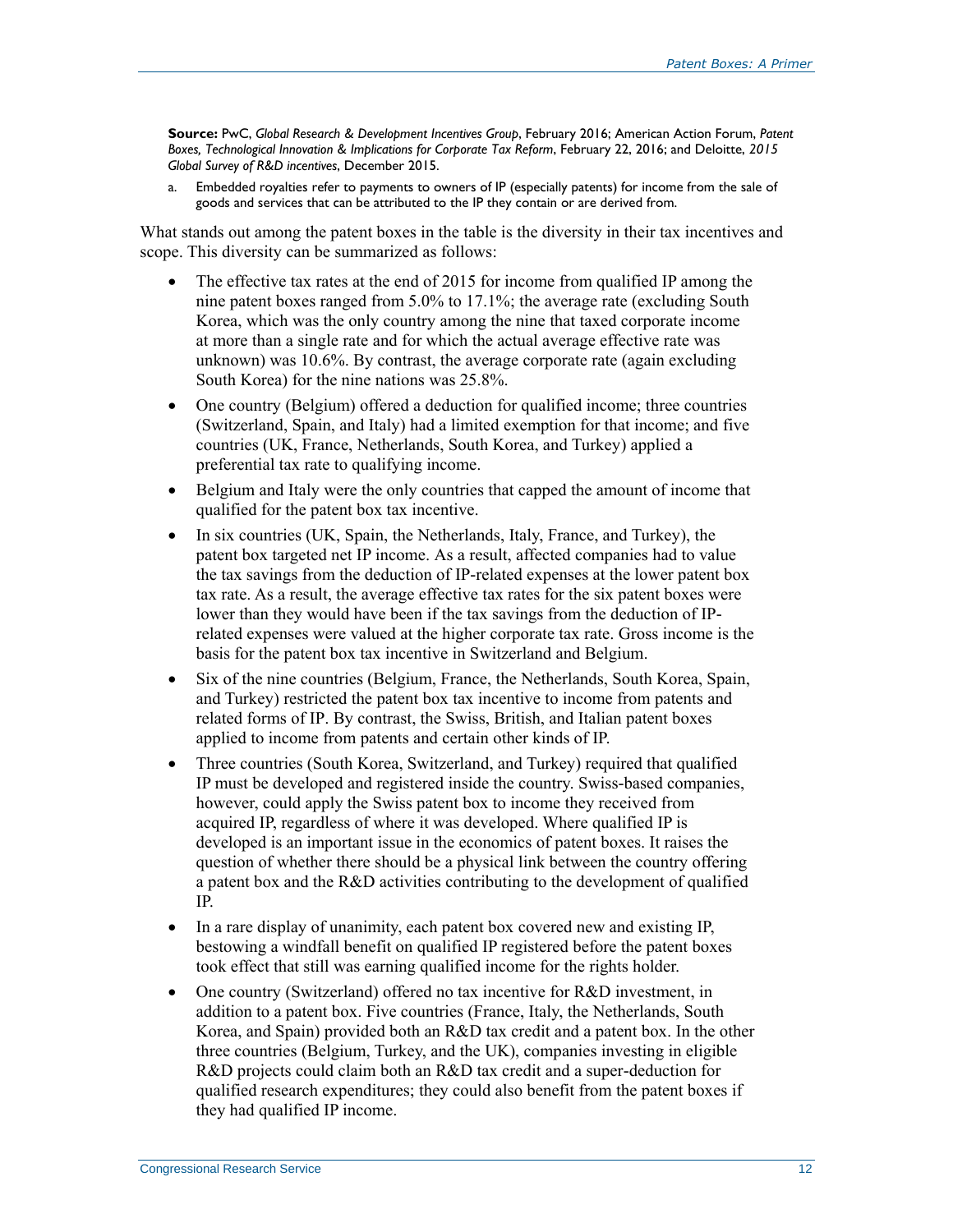Belgium, Italy, the Netherlands, Switzerland, and the UK all took steps in 2016 to modify their patent boxes to bring them into conformity with the main recommendations for countering or avoiding "harmful tax practices" in a report issued by the OECD in October 2015.<sup>7</sup> The main recommendation was to establish a guideline (known as the "modified nexus approach") for determining the maximum amount of IP income that could qualify for such an incentive. Spain's patent box included a modified nexus requirement when it was launched in 2013. Such a requirement was also a key element from the start in the patent boxes available in South Korea and Turkey. As of March 2017, France has not indicated whether it will enact a similar change to its patent box.

## **Which Industries Are Likely to Benefit the Most from a Patent Box?**

By now it should be clear that any company that owns intellectual property is likely to benefit from a patent box. What may not be as clear is that such a company can come from a range of industries. One empirical question for lawmakers with an interest in establishing a patent box is whether some industries are more likely than others to benefit from such a tax incentive. Since investment in R&D is closely associated with the creation of patented innovations, it seems reasonable to assume that research-intensive industries, which are likely to benefit the most from research tax incentives like the Section 41 research tax credit and the Section 174 expensing allowance for research expenditures, would be likely to benefit the most from a patent box.

Is there any empirical support for this assumption? A 2012 report by the Economic  $\&$  Statistics Administration at the U.S. Department of Commerce and the U.S. Patent and Trademark Office (USPTO) identified the U.S. industries that are the most intensive users of patents, trademarks, and copyrights. It also examined the contributions of those industries to certain measures of U.S. economic activity, such as total employment and exports. What the report did not attempt to do is measure the contribution of these forms of IP to the performance of the economy or of IP-

 $7$  The report was the final report on Action Plan 5 from the OECD's Base Erosion and Profit Shifting (BEPS) project, which encompassed a total of 15 Action reports. Action Plan 5 expanded the role of the OECD's Forum on Harmful Tax Practices (FHTP) by requiring the Forum to define "substantial activity" as a requirement for preferential tax regimes, to improve transparency through the creation of a framework for the exchange of information on taxpayerspecific rulings, and to evaluate member country preferential tax regimes according to the BEPS criteria. All OECD countries have endorsed the report and agreed to allow the FHTP to monitor and review member countries IP tax subsidies.

A key recommendation of the report was for each country to limit the amount of IP income that can benefit from a patent or innovation box to the extent that the income is connected to the company's "qualifying expenditures" in the host country. Under this method, which was called the "modified nexus approach," these expenditures had to be made by the company claiming the patent-box tax benefit, directly connected to the qualified IP asset, and similar to the expenditures that typically qualify for research tax incentives. There was no requirement that the related R&D activities take place in the host country where the qualified IP is held. Such a requirement would have violated the EU Treaty and thus unenforceable in OECD countries that are members of the EU. According to the Action Plan 5 report, only income from IP owned or licensed by a company should qualify for a tax incentive like a patent box. For any company, the amount of income from each IP asset eligible for the tax incentive should be equal to the total income for each multiplied by the company's nexus ratio, which showed the percentage of total expenses for that income accounted for by a company's expenditures for in-house R&D and R&D performed by unrelated third parties under contract. Qualified IP should be limited to patents and copyrighted software. In addition, the report specified that starting in July 2016, all patent boxes offered by OECD countries should be based on the modified nexus approach, but that preexisting boxes could remain in effect through 2021.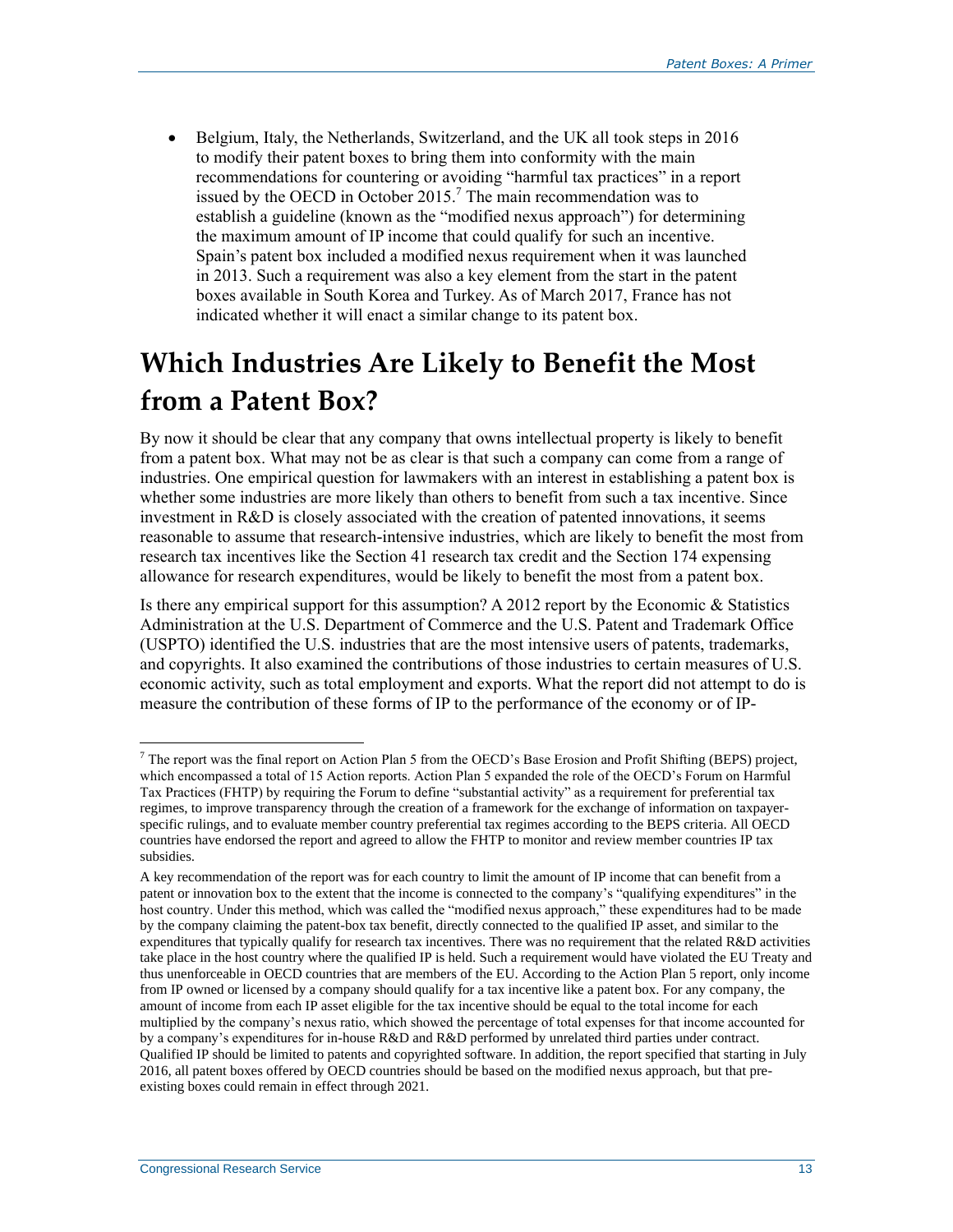intensive industries. As a result, a strong correlation between an industry's IP-intensity and its share of U.S. employment or exports did not constitute conclusive evidence that the former was a major cause of the latter. Still, the report's findings indicate which U.S. industries would be likely to benefit the most from a patent box, if the U.S. government were to adopt one.

In the 2012 report, an industry's IP-intensity was measured by its number of IP holdings in a certain period divided by its total employment. An industry was considered IP-intensive if its ratio of IP holdings to employment exceeded the average for all industries. There was nothing special about the use of industry employment as the basis for comparison. Other indicators of industry performance could also have been used, such as value added, R&D investment, and gross output.

Since existing patent boxes generally lower the tax burden on the income from patented technologies, this section focuses on patent-intensive industries only. The USPTO grants utility, plant, and design patents, which give the recipient the right to prevent "others from making, using, offering for sale, or selling the invention throughout the United States or importing the invention into the United States.<sup>38</sup> A utility patent protects the use of an invention and how it is made; a design patent protects an invention's appearance; and a plant patent protects plants that have been invented or discovered and asexually reproduced into a distinct and new variety of plant, excluding a tuber propagated plant or a plant found in an uncultivated condition. Utility patents of both foreign and domestic origin accounted for 91.5% of all patents granted by the USPTO in 2015, and 52.0% of all patents granted that year were foreign in origin.<sup>9</sup>

The USPTO organizes patents into over 450 "technology classes," according to their inventive content. It also has developed a mapping scheme (or concordance) that links each technology class to 30 industry codes under the North American Industry Classification System. Owing to the limitations of the mapping scheme, the linkages cover only utility patents and manufacturing industries. In the 2012 report, an industry's patent-intensity was measured as the ratio of the total number of patents associated with the industry from 2004 to 2008 to the industry's average annual payroll employment in that period.

This measure has several noteworthy shortcomings. First, there is no certainty that the most patent-intensive industry in a period is also the industry with the largest number of patents. Second, the measure can assign relatively low patent-intensity ratings to industries for which patents serve as critical mechanisms for appropriating the returns to investment in innovation. Such an incongruity is likely to arise in the case of an industry that has a few firms that employ large numbers of workers and invest substantial amounts in developing or acquiring patents; automobiles is a good example of such an industry. Third, the measure says nothing about the use of patents in non-manufacturing industries, which accounted for 91% of the U.S. workforce and 88% of gross domestic product in 2015.

According to a 2016 update of the 2012 report, 12 industries qualified as patent-intensive from 2009 to 2014, or one fewer than the number of industries that qualified from 2004 to 2008. The 12 industries are listed in **[Table 2](#page-17-0)**, along with the data used to calculate their patent intensity.

Two industries are well-represented: chemicals (including pharmaceuticals) and electronic equipment (including computers). The ranking of the top patent-intensive industries changed somewhat from 2004-2008 to 2009-2013, but the same industries appeared in both.

 $8$  35 U.S.C. § 154(a)(1).

<sup>&</sup>lt;sup>9</sup> See https://www.uspto.gov/web/offices/ac/ido/oeip/taf/us\_stat.htm.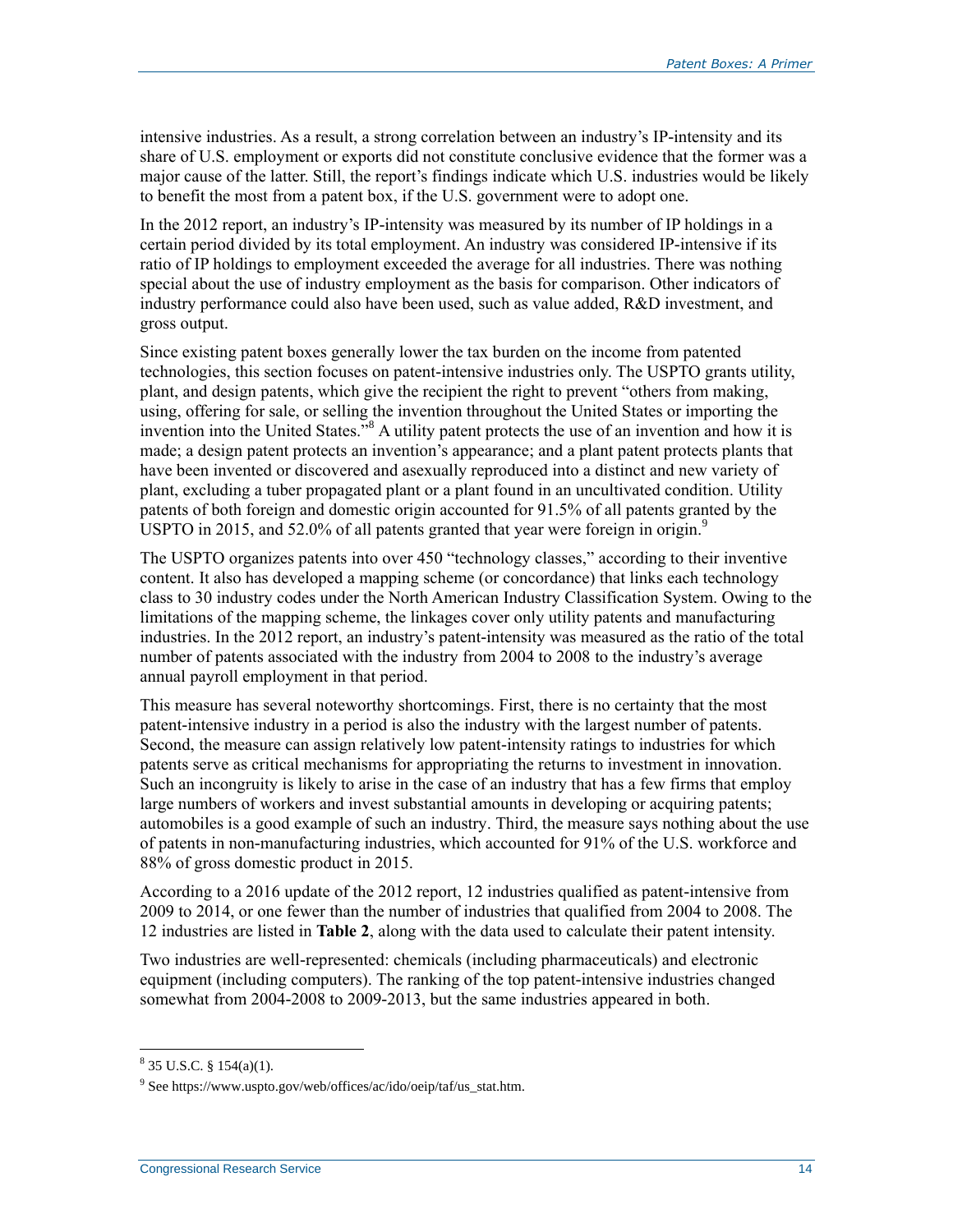There was a not a strong correlation between the industries' patent intensities and their research intensities. It is unclear from available data why that was the case. One possible explanation is that patent-intensive industries differ in their reliance on their own R&D to generate patented innovations. A majority of companies in some of these industries may have a higher propensity to acquire patents rather than to create patentable innovations through their own R&D activities. According to a 2000 study by Valentina Meliciani, research expenditures were more effective in generating patents in "science based industries" (e.g., pharmaceuticals and semiconductors) than they were in "supplier dominated and production-intensive industries (e.g., fabricated metals and aerospace)."<sup>10</sup> In the latter industries, innovation was driven primarily by the acquisition of capital goods incorporating advanced technologies. Another possible explanation is that some research-intensive industries have a greater propensity to not seek patents for their innovations than others are. Additional research would be necessary to uncover the actual explanation for the weak correlation between the two industry intensity measures.

<span id="page-17-0"></span>

| <b>Industry</b>                                                               | <b>Total Patents</b><br><b>Awarded</b><br>(number) | Average<br><b>Employment</b><br>from 2009 to<br>2013 (000s) | Patent<br>Intensity<br>(total patents<br>awarded to<br>companies per<br>1,000 jobs) | <b>Industry</b><br><b>Rank in</b><br>2004 to<br>2008 | <b>Research Intensity</b><br>in 2013 (ratio of<br>domestic research<br>and development<br>paid for and<br>performed by<br>companies to<br>domestic sales)<br>$(\%)$ |
|-------------------------------------------------------------------------------|----------------------------------------------------|-------------------------------------------------------------|-------------------------------------------------------------------------------------|------------------------------------------------------|---------------------------------------------------------------------------------------------------------------------------------------------------------------------|
| Computer and<br>Peripheral<br>Equipment                                       | 105,476                                            | 160.2                                                       | 658.40                                                                              | ı                                                    | 10.6                                                                                                                                                                |
| Communications<br>Equipment                                                   | 65,854                                             | 113.2                                                       | 581.75                                                                              | $\overline{2}$                                       | 9.0                                                                                                                                                                 |
| Other<br>Computer and<br>Electronic<br>Products                               | 11,412                                             | 44.7                                                        | 255.30                                                                              | 4                                                    | 5.2                                                                                                                                                                 |
| Navigational,<br>Measuring,<br>Electro-medical.<br>and Control<br>Instruments | 59,266                                             | 406.6                                                       | 145.76                                                                              | 5                                                    | 8.3                                                                                                                                                                 |
| Semiconductor<br>and Other<br>Electronic<br>Components                        | 55,072                                             | 381.5                                                       | 144.36                                                                              | 3                                                    | 18.5                                                                                                                                                                |
| <b>Basic Chemicals</b>                                                        | 16,223                                             | 143.3                                                       | 113.21                                                                              | 6                                                    | 0.6                                                                                                                                                                 |
| Other<br>Miscellaneous<br>Manufactured<br>Products                            | 27,872                                             | 318.3                                                       | 87.57                                                                               | 9                                                    | 2.7                                                                                                                                                                 |

#### **Table 2. Leading Patent-Intensive Industries from 2009 to 2013**

<sup>10</sup> Valentina Meliciani, "The Relationship between R&D, Investment and Patents: A Panel Data Analysis," *Applied Economics*, vol. 32, no. 11, 2000, pp. 1429-1437.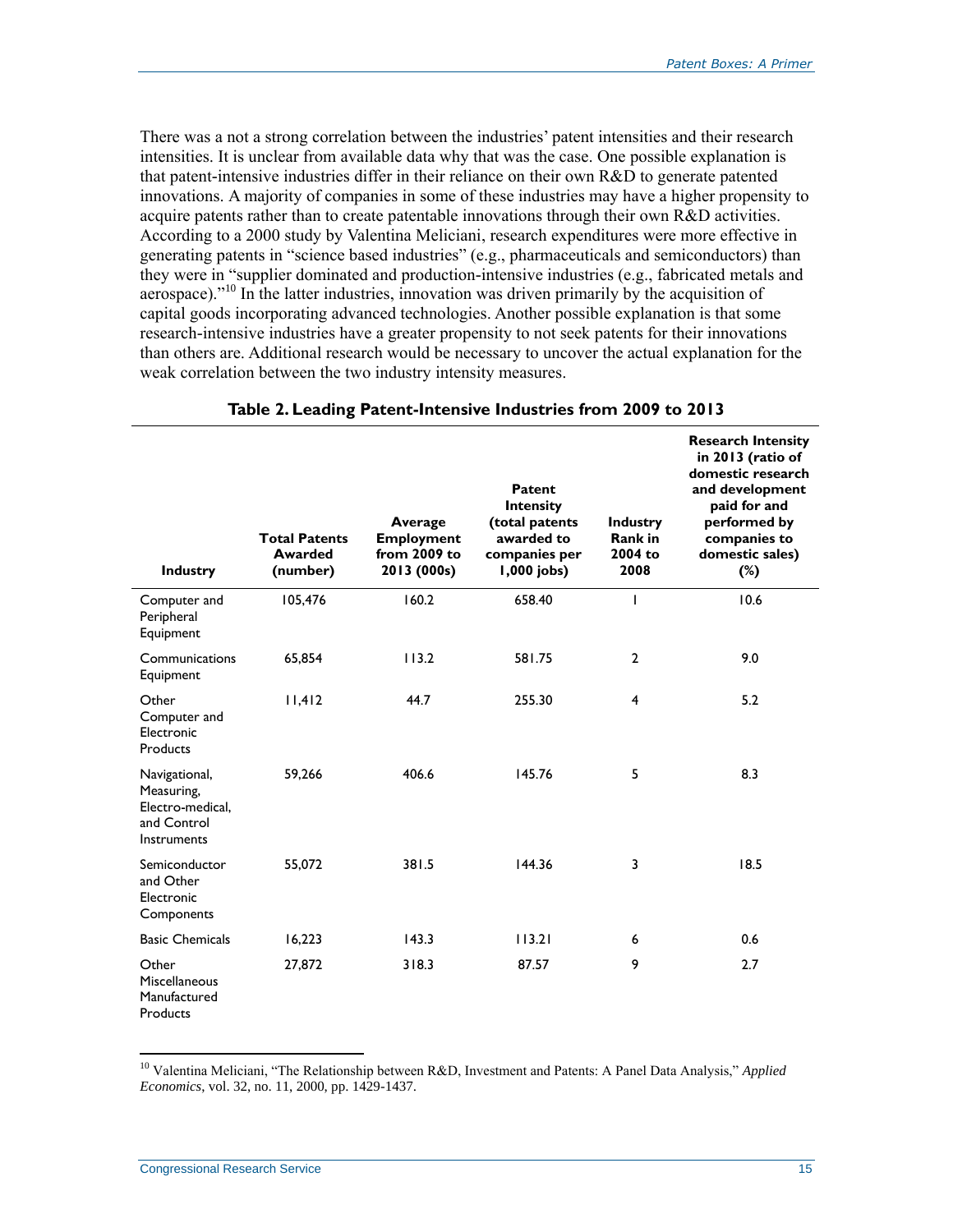| <b>Industry</b>                                                 | <b>Total Patents</b><br>Awarded<br>(number) | Average<br><b>Employment</b><br>from $2009$ to<br>2013 (000s) | Patent<br><b>Intensity</b><br>(total patents<br>awarded to<br>companies per<br>1,000 jobs) | <b>Industry</b><br>Rank in<br>2004 to<br>2008 | <b>Research Intensity</b><br>in 2013 (ratio of<br>domestic research<br>and development<br>paid for and<br>performed by<br>companies to<br>domestic sales)<br>$(\%)$ |
|-----------------------------------------------------------------|---------------------------------------------|---------------------------------------------------------------|--------------------------------------------------------------------------------------------|-----------------------------------------------|---------------------------------------------------------------------------------------------------------------------------------------------------------------------|
| Electrical<br>Equipment,<br>Appliances, and<br>Components       | 29,729                                      | 371.9                                                         | 79.94                                                                                      | $\overline{7}$                                | 2.9                                                                                                                                                                 |
| Medical<br>Equipment and<br><b>Supplies</b>                     | 23,678                                      | 315.5                                                         | 75.05                                                                                      | $\mathbf{H}$                                  | 4.4                                                                                                                                                                 |
| Pharmaceutical<br>and Medicines                                 | 20,317                                      | 276.7                                                         | 73.43                                                                                      | 8                                             | 10.3                                                                                                                                                                |
| Other Chemical<br>Products and<br>Preparations                  | 15, 123                                     | 286.2                                                         | 52.84                                                                                      | 10                                            | 2.7                                                                                                                                                                 |
| Machinery                                                       | 50.978                                      | 106.9                                                         | 47.69                                                                                      | 12                                            | 3.4                                                                                                                                                                 |
| <b>Average for</b><br>All<br>Manufacturing<br><b>Industries</b> | 21,365                                      | 462.4                                                         | 46.20                                                                                      |                                               | 3.9                                                                                                                                                                 |

**Source:** U.S. Department of Commerce, Economics and Statistics Administration and U.S. Patent and Trademark Office, *Intellectual Property and the U.S. Economy*: *2016 Update* and National Science Foundation, National Center for Scientific and Engineering Statistics, *Business Research and Development and Innovation: 2013*, NSF 16-313 August 2, 2016.

In a 2016 report on innovation boxes, Peter Merrill identified the 10 U.S. industries that would be affected the most by the proposed Boustany-Neal innovation box. In this case, the box's effect was measured by an industry's effective tax rate on overall income under the proposal. Under the terms of the Boustany-Neal proposal, the effective tax rate on qualified IP income held in the United States for a corporation taxed at a rate of 35% can be determined using the following formula:  $ETR = 0.35[(1 - 0.71) (SRD/STC)]$ , where ETR is the effective tax rate, 0.71 is the share of each dollar of qualified IP profit that can be deducted from a company's total income, SRD refers to the sum of a company's total R&D expenditures in the five previous years, and STC denotes the sum of the company's total costs in the same period. As one might expect, an industry's ranking hinges on the amount it spends on R&D to its total costs in a year. There is some overlap between the industries shown in **[Table 2](#page-17-0)** and Merrill's list, which is shown in **[Table](#page-19-0)  [3](#page-19-0)**. At least some of the discrepancy between the two sets of industries is due to the fact that the Boustany-Neal proposal would apply to a broader range of IP than just patents and related forms of IP.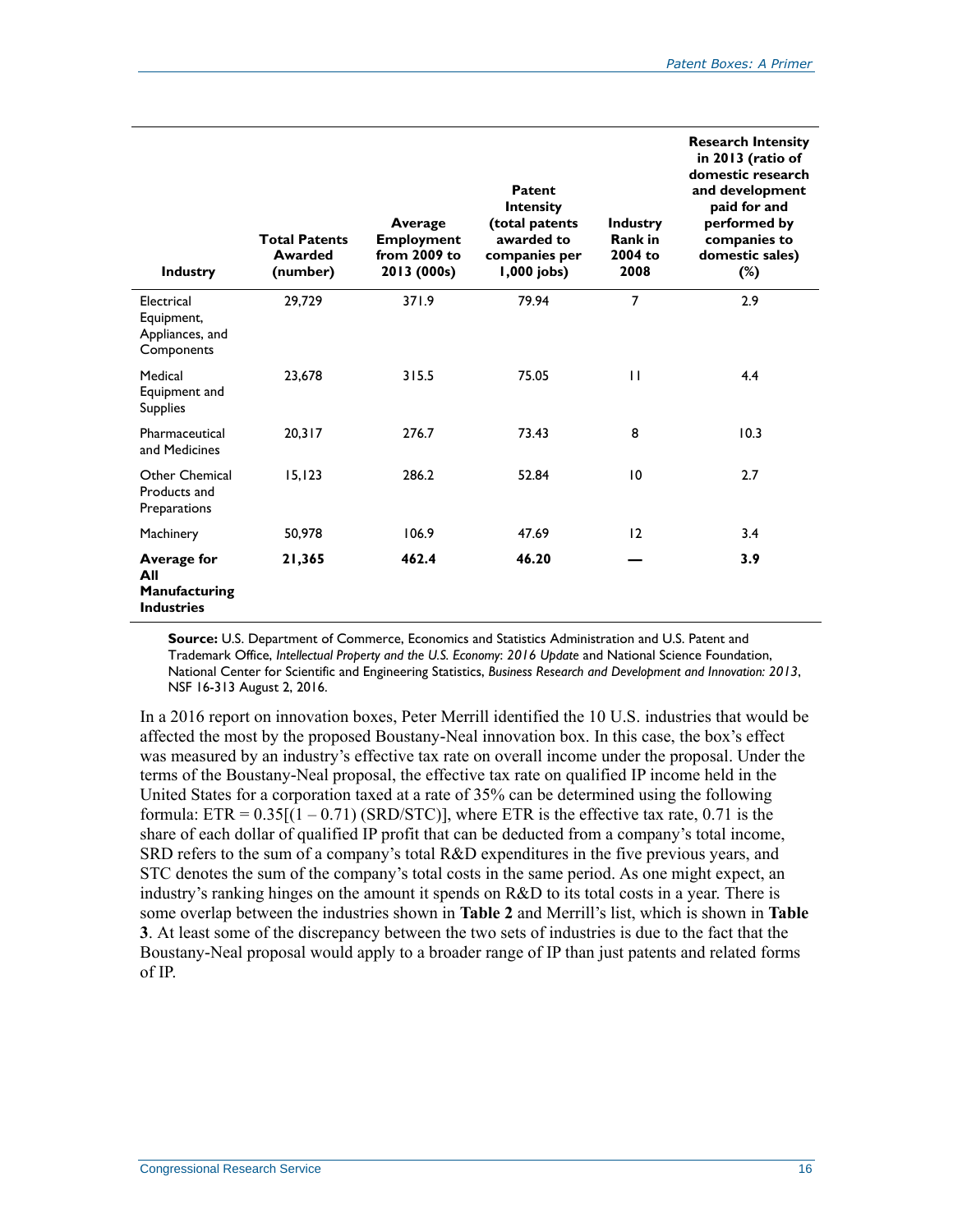#### <span id="page-19-0"></span>**Table 3. U.S. Industries with the Lowest Effective Tax Rates on Qualified IP Income under the Boustany-Neal Innovation Box**

| <b>NAICS Industrya</b>                                    | <b>Effective Tax Rate on IP Profits</b><br>$(\%)$ | <b>Research and Development as a</b><br>Share of Total Costs (%) |
|-----------------------------------------------------------|---------------------------------------------------|------------------------------------------------------------------|
| Internet Search Providers and Data<br>Processing services | 27.2%                                             | 31.4%                                                            |
| Computer and Electronic Product<br>Manufacturing          | 28.2                                              | 27.3                                                             |
| Publishing Industries (except the<br>Internet)            | 29.5                                              | 22.1                                                             |
| <b>Chemical Manufacturing</b>                             | 30.4                                              | 18.5                                                             |
| <b>Transportation Equipment</b><br>Manufacturing          | 30.8                                              | 16.9                                                             |
| Other Information Services                                | 31.2                                              | 15.3                                                             |
| Leather and Allied Product<br>Manufacturing               | 31.3                                              | 14.9                                                             |
| Miscellaneous Manufacturing                               | 31.4                                              | 14.5                                                             |
| Machinery Manufacturing                                   | 31.8                                              | 12.9                                                             |
| Non-Metallic Mineral Product<br>Manufacturing             | 32.4                                              | 10.5                                                             |

(based on data from 2008-2012)

**Source:** Peter Merrill, "Innovation Boxes: BEPS and Beyond," *National Tax Journal*, December 2016, Table 2.

<span id="page-19-1"></span>a. The industries listed here are based on the North American Industrial Classification System as it is used by the IRS and the National Science Foundation.

### **Have Patent Boxes Been Effective?**

For at least some lawmakers interested in adopting a patent box, a key consideration would be its likely effectiveness. In this case, effectiveness refers to the extent to which a patent box achieves its primary objectives. Among the countries with a patent box, three broad objectives have been paramount: (1) to promote increased domestic investment in innovation, (2) to create high-paying jobs, and (3) to stem or reverse the erosion of the domestic tax base that can occur when mobile sources of income (e.g., intangible assets) are transferred to tax havens or other low-tax countries through transfer pricing or licensing agreements.<sup>11</sup> Some patent boxes are intended to achieve all three.

The degree to which a particular patent box achieves its main goals hinges, in large part, on its design. Two design elements are especially influential in this regard: (1) the nature of its tax incentive and (2) the scope of eligible IP and IP income. For example, if the location of mobile assets like patents is sensitive to differences among countries in effective tax rates for income from those assets, then an enhancement of a country's patent box tax incentive, all other things being equal, could be expected to lead to an increase in the share and number of qualified intangible assets registered there. Similarly, if a patent box seeks to spur increased investment in

<sup>&</sup>lt;sup>11</sup> Bradley, Sebastian, Estelle Dauchy, and Leslie Robinson, "Cross-Country Evidence on the Preliminary Effects of Patent Box Regimes on Patent Activity and Ownership," *National Tax Journal*, vol. 68, no. 4, December 2015, p. 1048.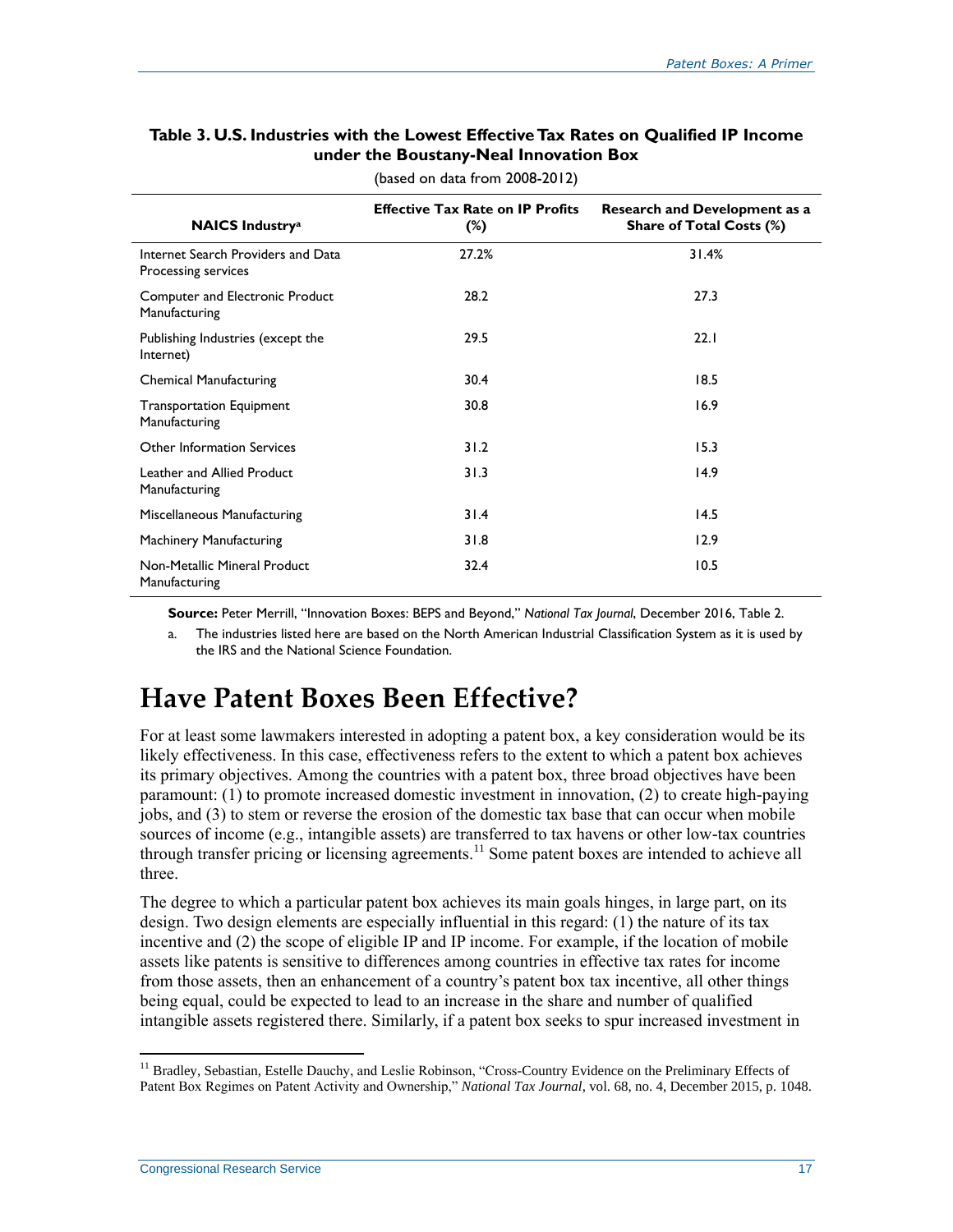innovation in the host country, then it would make sense to include in the box a requirement that companies holding qualified IP in that country have to invest in R&D related to that IP in the host country in order to benefit from the box's reduced tax rate on IP income.

Most of the patent boxes shown in **[Table 1](#page-8-0)** have been implemented since 2007. Consequently, little is yet known about their effects on such indicators of patent-box success as employment, investment in innovation, ownership of IP rights, and tax revenues in patent-box countries.

Still, there is a small (but growing) body of empirical research on the actual or likely economic effects of patent boxes. This literature has largely focused on three outcomes: (1) a host country's tax base, (2) its climate for investment in innovation, and (3) the registration of patents and other qualified IP in the host country, regardless of where the R&D that led to the development of the patented technologies was undertaken. The main findings of the most-cited studies are reviewed below.

Starting in 1997, Irish taxpayers (individuals and corporations) that received royalty income from patents they developed as a result of R&D activities done in Ireland could exempt that income from the national income tax. In 2010, the Irish Finance Minister announced that the exemption would be terminated starting in 2011.<sup>12</sup> To justify this action, the Minister cited a finding by the Irish Tax Commission that the exemption did not have its intended effect in improving the domestic climate for innovation. In the commission's view, the tax relief was poorly targeted and had not fostered to an increase in domestic R&D investment. Instead, according to the commission, some companies had used the exemption as a "tax avoidance device to remunerate employees."

A 2014 study by Rachel Griffith, Helen Miller, and Martin O'Connell examined the impact of patent boxes on the geographic location of qualified IP and on government revenues in host countries. Employing a flexible-choice model to simulate how firms determined where to locate legal patent ownership, they found that corporate tax rates had a significant influence on those decisions. More specifically, Griffith et al. found that a company was more likely to locate patents in countries with relatively low effective tax rates on patent income than in countries with relatively high effective tax rates.<sup>13</sup> On the question of how patent boxes affected tax revenue in host countries, their analysis indicated that although a new patent box was likely to lure qualified IP income from other host countries, the revenue loss from the box's preferential tax rate tended to outweigh the revenue gain from the rise in the number of patents registered in the host country.<sup>14</sup>

Another 2014 study (by Sebastien Bradley, Estelle Dauchy, and Leslie Robinson) looked at how patent boxes affected the extent and geographic location of innovative activities and patent

 $12$  Michael J. Graetz and Rachel Doud, "Technological Innovation, International Competition, and the Challenges of International Income Taxation," *Columbia Law* Review, vol. 113, no. 347, p. 372.

 $<sup>13</sup>$  Griffith, Rachel, Helen Miller, and Martin O'Connell, "Ownership of Intellectual Property and Corporate Taxation,"</sup> *Journal of Public Economics*, vol. 112 (2014), p. 22.

<sup>&</sup>lt;sup>14</sup> Griffith, Miller, and O'Connell used their model to simulate the revenue effects of the adoption of patent boxes by four European countries: Belgium, Luxembourg, the Netherlands, and the United Kingdom. All four experienced a decline in tax revenue in 2006 relative to 2005, when none of them had a patent box tax incentive. While each country realized an increase in its share of new patent applications after the introduction of the box, the increase proved insufficient to offset the revenue loss from the decrease in the tax rate on patent income. In addition, there was a ripple effect on other countries in the simulation with patent boxes: they experienced a decline in IP-related tax revenue because many companies chose to re-locate their patents to Belgium, the Netherlands, Luxembourg, and the United Kingdom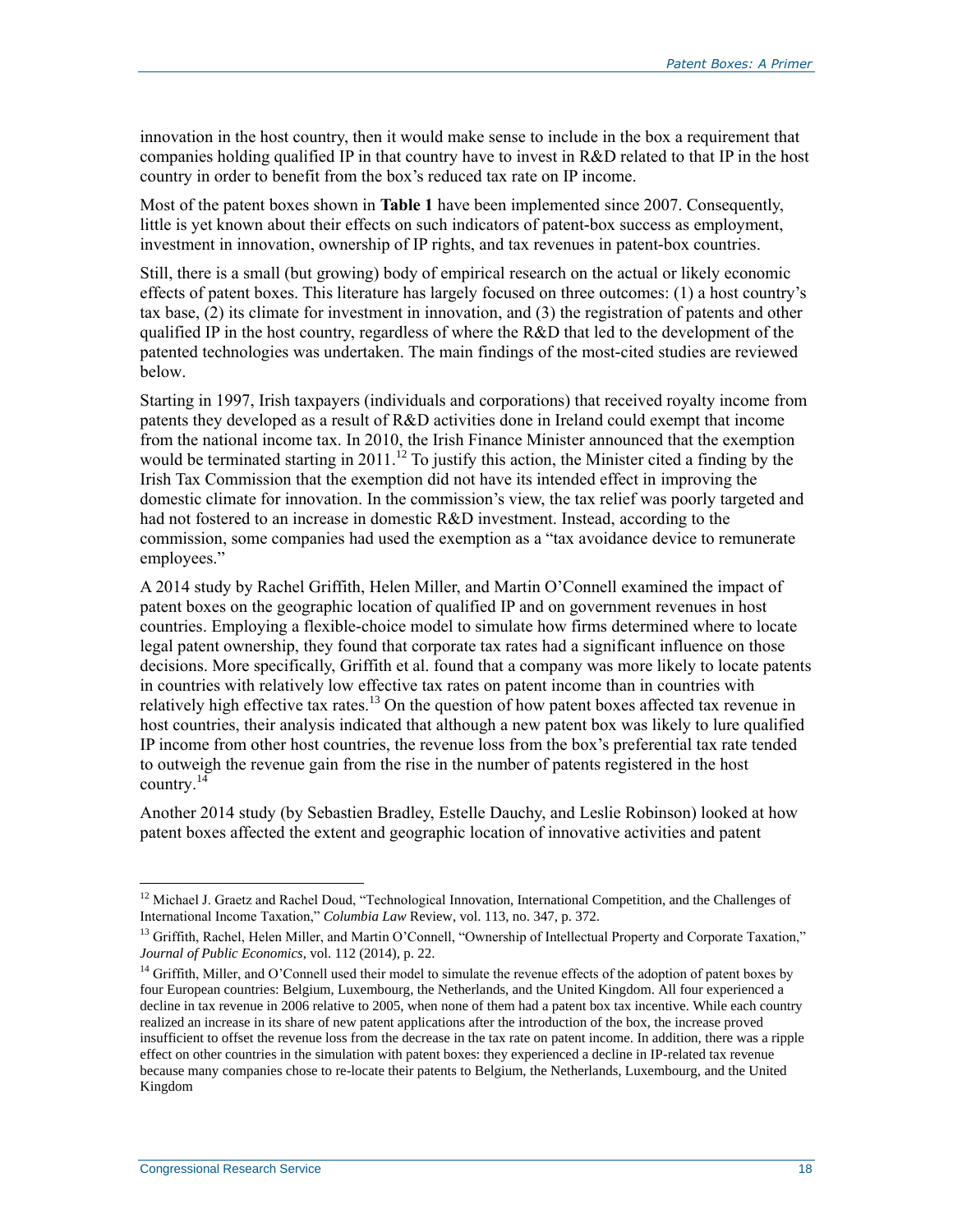registration.<sup>15</sup> Their analysis was based on worldwide new patent applications from 1990 to 2012. According to their findings, the likelihood a patent would be registered in a host country hinged on the generosity of its patent box and whether or not the inventor and the patent owner both were located there. Specifically, Bradley et al. estimated that a 1% decrease in the effective tax rate for patent income led, on average, to a 3% increase in new patent applications in the countries with a patent box in 2012. The study also found that this effect on new patent applications was even larger in host countries that provided tax subsidies for R&D expenses. At the same time, the results produced no evidence that a patent box had a significant effect on the cross-border transfer of patent ownership. As a result, the researchers concluded that the 12 patent boxes available in 2012 had no measureable effect on a multinational company's incentives for booking income from intangible assets in low-tax countries. It should also be pointed out, according to the researchers, that the time frame for the study was too short to permit any conclusions about the impact of the patent boxes on innovative activity in the host countries. In their view, much of the rise in new patent applications found in the study involved the patenting of previously unpatented IP rather than newly developed IP.

Lisa Evers, Helen Miller, and Christoph Spengel examined the size of the tax advantage provided by the patent boxes offered by 12 European countries in 2014.<sup>16</sup> To do so, they estimated the effective tax rate for each of those boxes and compared them to the top corporate tax rate in each country. According to their results, the average effective corporate tax rate for the 12 countries was far above the average effective tax rate for income eligible for the patent boxes: 17.25% compared to -0.7%. The patent box rates were calculated on the assumption that a company relied completely on equity to finance its investments in the development of a patented technology. The patent was then licensed to another party, producing royalty income for the patent holder. On the whole, the relatively low patent-box rate reflected both the low statutory rates for qualified IP income in the 12 countries, as well as the preferential tax treatment of expenses incurred or paid in generating that income.

Another 2015 paper (by Annette Alstadsater, Salvador Barrios, Gaetan Nicodeme, Agnieszka Maria Skonieczna, and Antonio Vezzani) assessed how patent boxes affected the geographic distribution of patent applications made by the 2,000 largest corporate R&D investors from 2000 to 2011 among 33 countries and within three industries: pharmaceuticals, motor vehicles, and information and communication technology. Twelve of the countries had patent boxes. The study also examined the effect of the patent boxes on local R&D activity.<sup>17</sup> It found that investors reacted to the tax advantages of the patent boxes by increasing the total number of patent applications in host countries; but their findings also showed that the rate of increase varied by industry and quality of patent. Moreover, the location decisions for high-quality patents proved to be more sensitive to the tax advantages of a patent box than were the decisions for low-quality patents, perhaps because the former were more likely than the latter to earn substantial profits. This sensitivity was even larger when a patent box covered a wide range of IP and when it applied to acquired and pre-existing patents and embedded royalties. In addition, they unexpectedly found that patent boxes tended to deter local inventive activity, perhaps because they offered no

<sup>&</sup>lt;sup>15</sup> Bradley, Sebastian, Estelle Dauchy, and Leslie Robinson, "Cross-Country Evidence on the Preliminary Effects of Patent Box Regimes on Patent Activity and Ownership," *National Tax Journal*, vol. 68, no. 4, December 2015, pp. 1047-1072.

<sup>&</sup>lt;sup>16</sup> Evers, Lisa, Helen Miller, and Christoph Spengel, "Intellectual Property Box Regimes: Effective Tax Rates and Tax Policy Considerations," *International Tax and Public Finance*, 2015, vol. 22, pp. 502-530.

<sup>&</sup>lt;sup>17</sup> Alstadsalter, Annette, Salvador Barrios, Gaetan Nicodeme, Agnieszka Maria Skonieczna, and Antonio Vezzani, *Patent Boxes Design, Patents Location and Local R&D*, CESifo working paper no. 5416, Center for Economic Studies and the Ifo Institute, June 2015.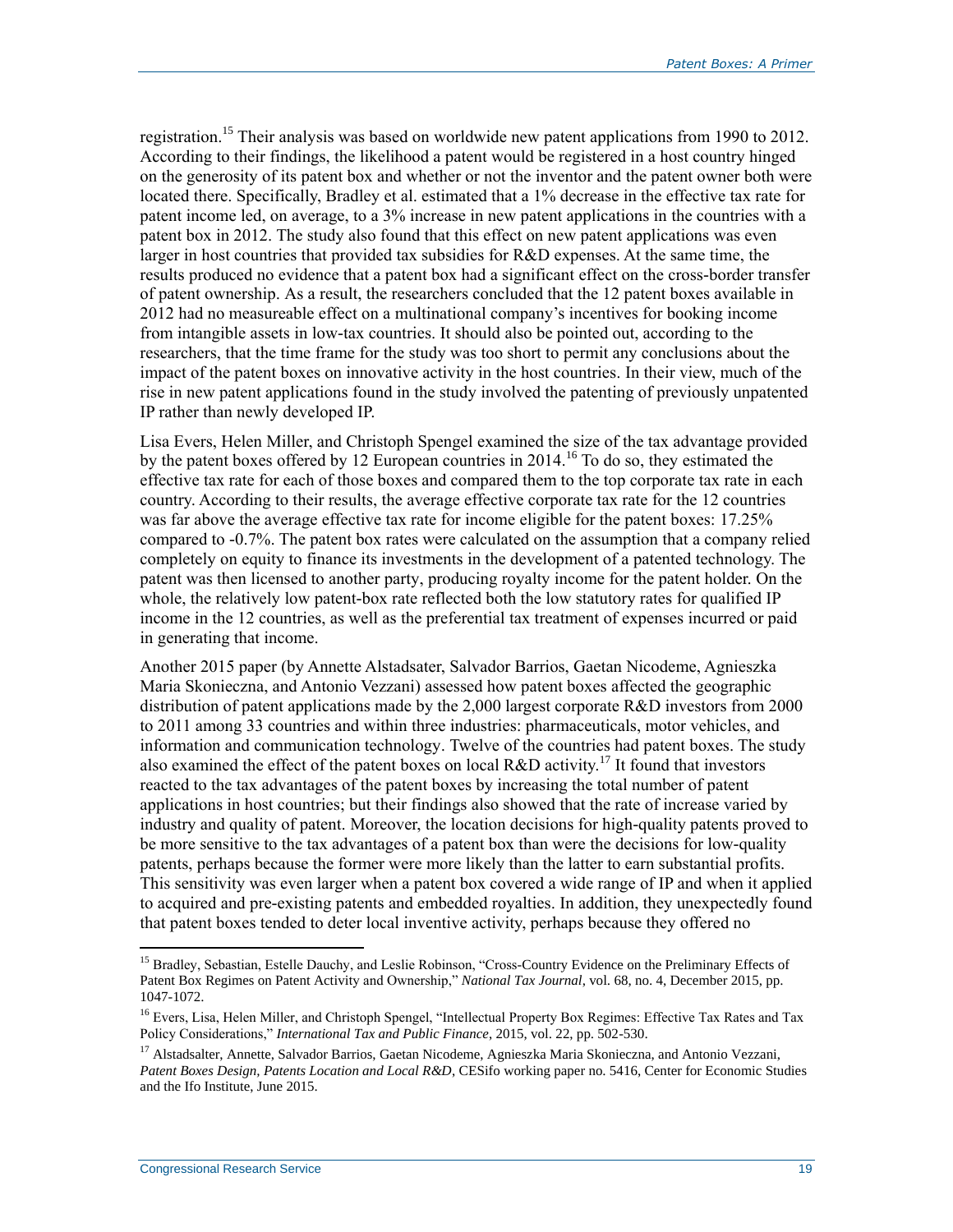incentives for domestic companies to invest in the development of new technologies. The results of their simulations, however, did suggest that the imposition of a local development requirement on the income eligible for a patent box could negate some of that tendency.

On the basis of these studies, one could come to the following conclusions about the effectiveness of patent boxes:

- Patent registration has been responsive to the preferential tax rates provided by these boxes.
- There is no evidence that a patent box necessarily increases tax revenues in the host country; rather, countries that adopt a patent box may find that the added revenue from new patenting activity is eclipsed by the loss of revenue from the reduced tax rates for patent income.
- As more countries adopt a patent box, the risk grows of an inter-government tax competition triggering a race to the bottom of the ladder of effective tax rates on patent income.
- Patent boxes have had little impact on innovative activity in host countries in the absence of a local development requirement.
- Multinational corporations have been willing to shift mobile assets like IP to countries with patent boxes, without any apparent decrease in their propensity to transfer ownership of those assets to countries with low corporate tax rates. This tendency can be seen from the results in **[Table 3](#page-19-0)**, which indicate that the effective tax rates for the overall profits of the industries affected the most by the Boustany-Neal proposal, including those from repatriated IP, would not be much lower than the top corporate tax rate.

# **Other Policy Issues**

Several other policy issues are likely to play a role in any future congressional debate over whether the United States should adopt a patent box. They concern the cost of administering and complying with such a tax preference, the economic justification for it, and the size of the subsidy in light of current tax law. Each is discussed below.

#### **Administrative and Compliance Costs**

As some have pointed out, a key issue in adopting a patent box is to identify the income that qualifies for it in a manner that avoids subsidizing the returns from unqualified IP and prevents companies from re-characterizing other income as qualified IP income. Drawing a clear line between qualified and unqualified income is a particular challenge because the distinction must be at once "politically viable, economically defensible, and reasonably administrable."<sup>18</sup>

Depending on how broadly qualified IP is defined, administration of and compliance with the rules of the patent box could be relatively simple and straightforward or it could be complicated, time-consuming, and costly. Some argue that the best way to minimize compliance and administration costs is to limit a box to patents and related forms of IP, or to apply a box to a wider range of IP, such as the IP that would qualify for the Boustany-Neal patent box (see page

<sup>18</sup> Martin A. Sullivan, "A History Lesson for a Future Patent Box, *Tax Notes*, September 7, 2015, p. 1038.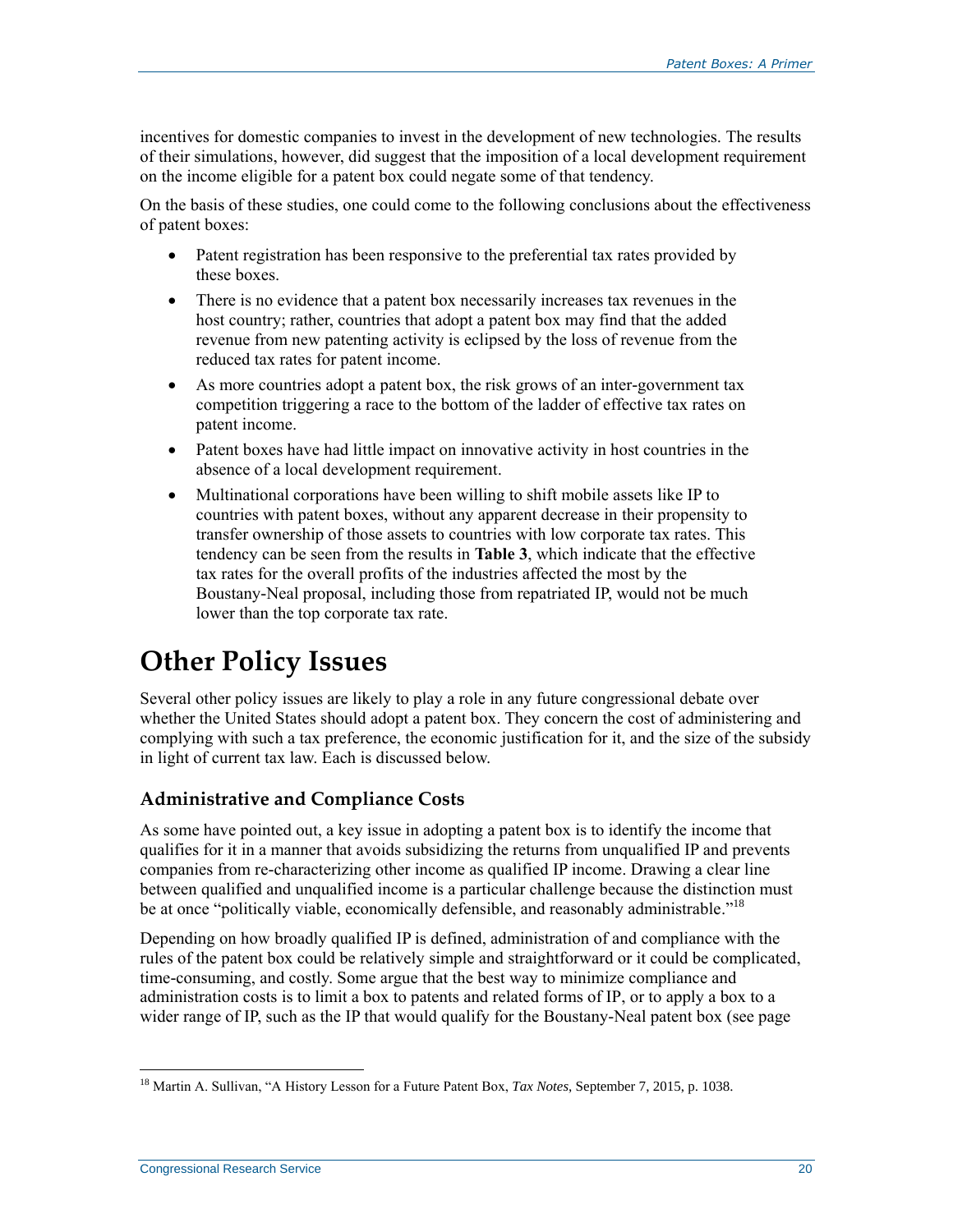two).<sup>19</sup> The worst option, in the view of some, would be to enact an intermediate approach, under which the patent box would apply to a narrowly targeted mix of IP like patents, formulas, and inventions that add insignificant value to the economy.

Distinguishing between qualified and unqualified IP income when a patent box applies to patents only is unlikely to impose costly burdens on the IRS to issue and enforce regulations, or on most large companies to comply with those regulations. Income from the sale of a patent or licensing fees and royalty payments from the use of a patent is relatively easy to identify and report on tax returns. The accurate identification of income from patents, however, becomes more difficult when a patent box covers embedded royalties, which refer to the share of income from the sale of goods and services that can be attributed to patents embedded in them. In this case, the tax authority in the host country would face the difficult task of issuing rules that would enable companies to determine which flows of income can be attributed to which particular patents.

Separating qualified from unqualified IP income may be harder still if a patent box targets IP that has substantial spillover benefits for the economy. In this case, the IRS would have to issue regulations that clarify how a company could prove that its patents or other qualified IP have added significant value to the economy. Given the difficulties many companies have experienced in getting the IRS to endorse their claims for the research tax credit under Section 41 without adjustment, it seems reasonable to say that such an option for a patent box would serve as a prescription for numerous legal disputes between the IRS and companies over the proper identification of value-added and the evidence a company would have to provide to substantiate claims for the preferential tax rate on qualified IP income.

Further complicating the task of administering a patent box is finding cost-effective ways to counter efforts by companies seeking to benefit from the tax incentive by re-classifying income to make it eligible for the patent box. Tax planning of this sort could increase the revenue cost of the patent box without bringing commensurate gains for the host country in form of achieved objectives.

#### **Economic Rationale for a Patent Box**

Another policy issue raised by a patent box is whether it can be justified on economic grounds. Opinions among economists and other analysts are divided on this issue. Regardless of one's beliefs, the starting point for a discussion of the matter is current federal tax subsidies for investment in R&D.

As noted earlier, current U.S. tax law contains two incentives for R&D investment. One is an unlimited expensing allowance for qualified research expenditures under Section 174; the other is a nonrefundable tax credit for increases in qualified research expenditures above a base amount under Section 41. A primary rationale for both incentives is that they are intended to correct a market failure associated with private R&D investment. The failure arises because the average company investing in R&D is unlikely to capture all the returns to that investment, even if the R&D results in intangible assets with intellectual property protection. Some of the returns will be captured by competing companies through efforts to exploit the new knowledge and knowhow resulting from the R&D investment; other returns will be captured by consumers in the form of improvements in the quality and reductions in the prices of goods and services they consume. Since the social returns to R&D typically exceed the private returns by a substantial margin and technological innovation is a primary engine of long-term growth in living standards, most

<sup>&</sup>lt;sup>19</sup> Ibid., p. 1038.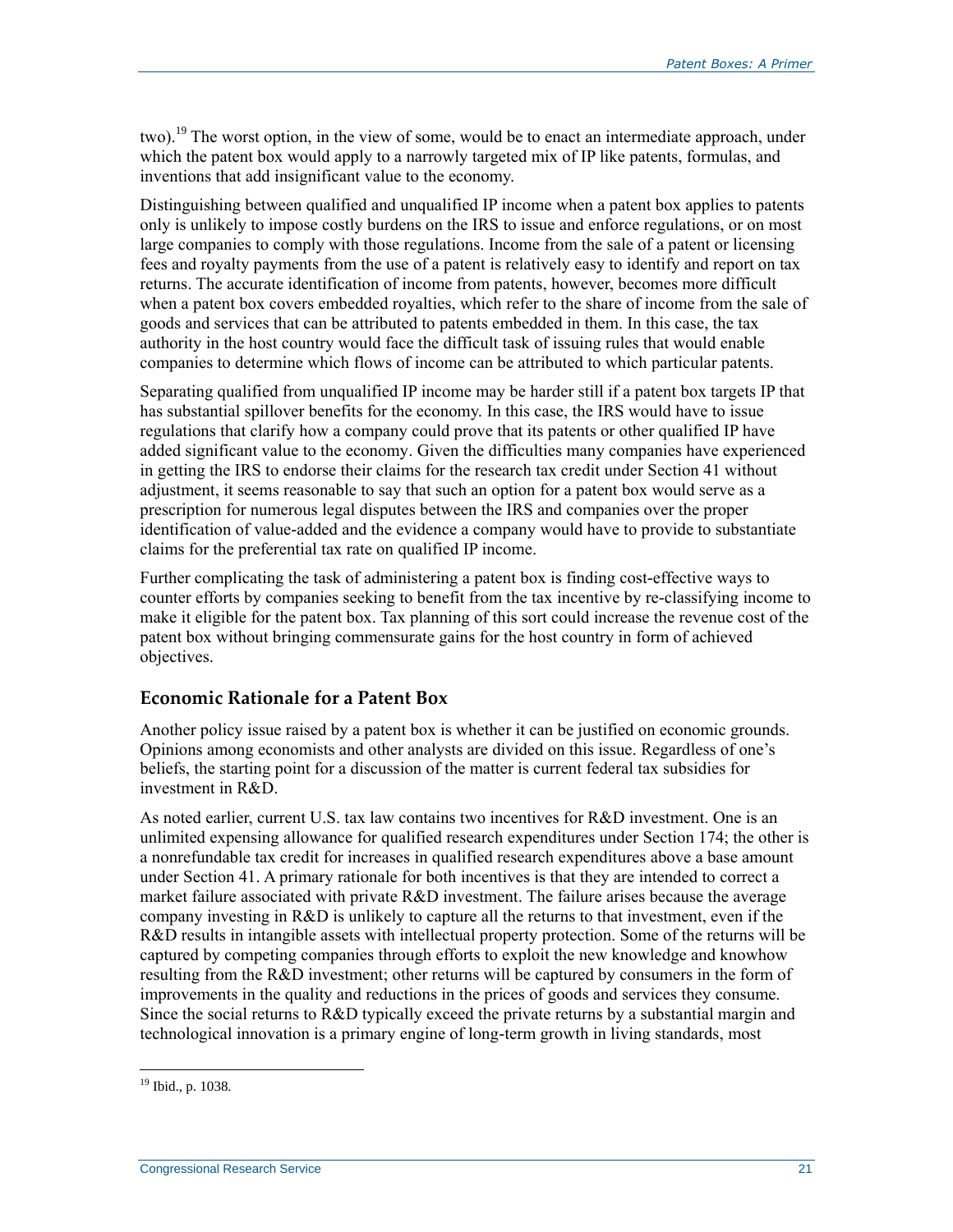economists support government policies that boost private R&D investment, including tax subsidies. Of course it is possible in theory for research tax incentives to encourage too much investment in certain kinds of R&D projects, but available evidence suggests that underinvestment is more likely within the private sector than overinvestment.

Can the same be said of a patent box? As noted earlier, a patent box increases the after-tax returns from the commercial use of successful innovations. The two federal R&D tax incentives, by contrast, apply to inputs in the R&D process: they lower the after-tax cost of labor and materials used to conduct qualified research in the hope that the reduction in cost will convince companies to spend more on such research. Given that patent boxes apply to the profits resulting from successful R&D investments, and that they can lead to substantial reductions in the cost of capital if R&D costs can be deducted at regular corporate tax rates, it seems likely that a patent box could encourage companies to perform more R&D than they otherwise would. As a result, a case can be made for applying the economic rationale for current federal R&D tax incentives to patent boxes. But they are an indirect (and perhaps costly) way of remedying the market failure associated with R&D investment in general. In effect, a patent box rewards companies through the tax code for profiting from the commercial exploitation of IP. In the case of patents, such a benefit comes on top of the temporary exclusive right a patent confers on the inventor to profit from the commercial use of a patented invention.

Is there another economic rationale for a patent box? Some maintain that such a tax incentive is justified on economic grounds because it is needed to ensure that valuable innovative activities will continue to be undertaken.<sup>20</sup> Such a view has two sides. First, a patent box can lower the cost to companies of the spillover effects from their R&D investments by increasing the potential profits from investing in innovation. As such, according to patent box proponents, a patent box should be seen as a complement to R&D tax incentives. Second, the same individuals contend that global competition for investment in the development of new commercial technologies demands that a country adopt tax incentives to discourage domestic companies from moving mobile assets like IP to subsidiaries in low-tax countries, and to encourage foreign-based companies to undertake local R&D activities and to produce locally goods and services derived from those investments. The actual effects of any patent box depend critically on its design.

Critics of patent boxes counter the first argument by noting that patent boxes explicitly subsidize profits captured by companies. In their view, instead of targeting investments in underdeveloped technologies with large and hard-to-capture returns, patent boxes encourage companies to invest in new technologies with relatively few external benefits and large potential profits.<sup>21</sup> With regard to the second argument, critics note that there are simpler ways to discourage U.S. companies from transferring intangible assets to foreign subsidiaries, such as lowering the U.S. corporate tax rate.

#### **Incentive Effect**

 $\overline{a}$ 

Most countries with a patent box also provide one or more tax incentives for R&D investment. If the United States were to adopt such a box, it would find itself in the position of offering both a patent box and two tax incentives for R&D investment. In addition, manufacturing companies that benefit from a U.S. patent box would also be able to take advantage of the current deduction

<sup>20</sup> Jones, Cherie L., Adam A. Rogers, and Damian J. Smyth, "Should the United States Enact a Patent Box?" *The Tax Adviser*, Vol. 47, no. 11, November 2016, p. 806.

<sup>21</sup> Fichtner, Jason J. and Adam N. Michel, *Don't Put American Innovation in a Patent Box: Tax Policy, Intellectual Property, and the Future of R&D*, Mercatus Center, George Mason University, December 2015, p. 3.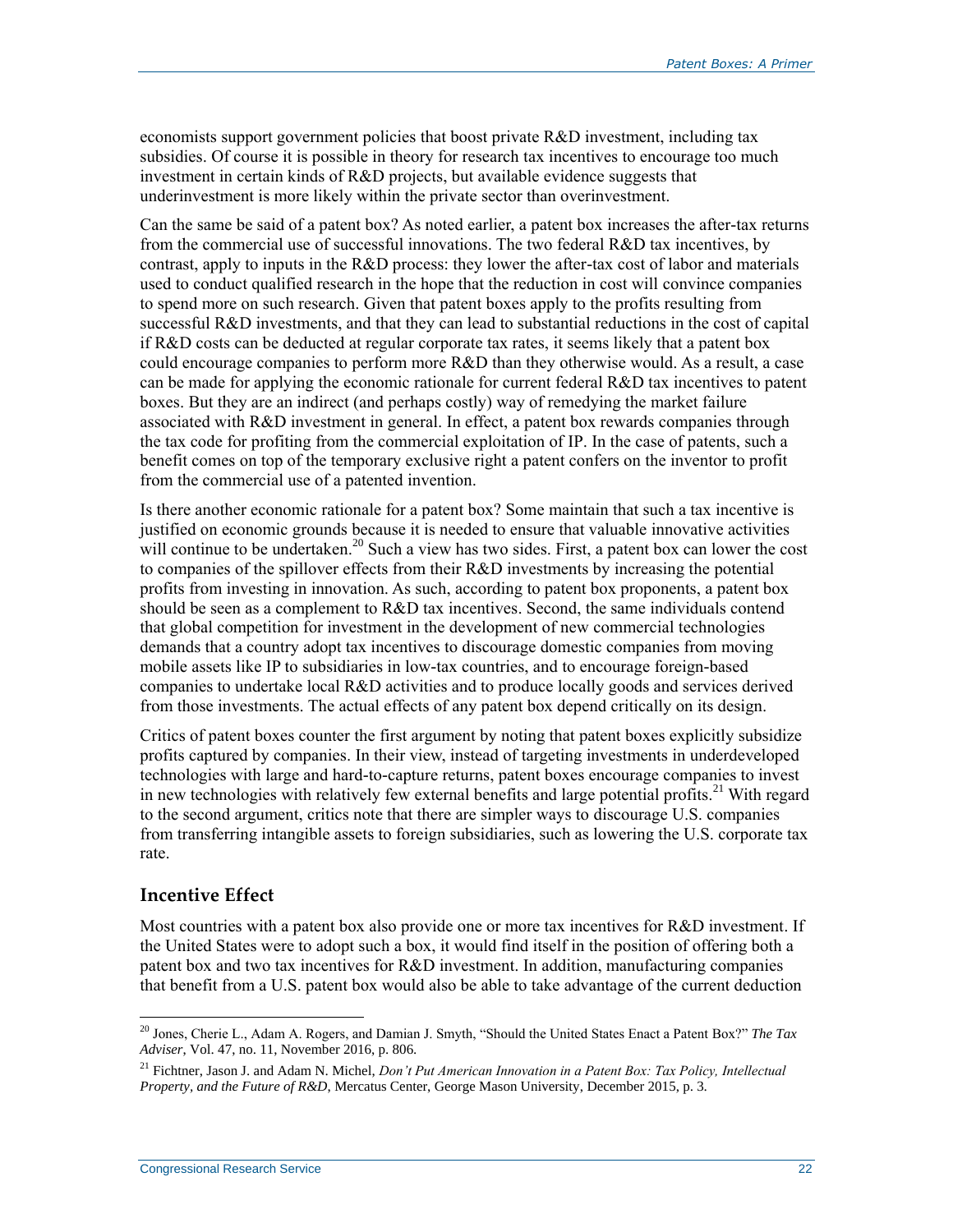for domestic production activities income under Section 199. Since patent boxes can be designed to boost investment in innovation and production in host countries, it makes sense to take into account current tax incentives for R&D investment and domestic production in estimating the incentive effect of any proposed U.S. patent box. How large would the incentive effect of a U.S. patent box be under current law?

One measure of the incentive effect of a tax subsidy is its effective tax rate. This shows the extent to which the subsidy reduces the income tax burden on the returns to an investment eligible for the subsidy. All other things being equal, the larger the difference between the statutory tax rate and the effective tax rate for those returns, the greater the subsidy's incentive effect.

Another way to measure the incentive effect of a tax subsidy is to calculate how it changes the user cost of capital for an eligible investment. In general, the user cost of capital for an investment is the sum of its pre-tax rate of return and the rate of economic depreciation for the assets used in the investment.

In a 2016 report, Jane Gravelle estimated the incentive effect of a patent box based on the Boustany-Neal proposal.<sup>22</sup> In her analysis, qualified income from qualified IP was taxed at a flat rate of 10%. A key consideration was how the expenses incurred in developing qualified IP were treated for tax purposes. There were two options. One was to deduct the expenses from a company's qualified IP income, in which case a dollar of expense lowered the company's tax liability by \$0.10. The other option was to deduct the expenses from a company's gross income, in which case each dollar of expense saved \$0.35 in taxes, since the company was taxed at the top U.S. corporate tax rate of 35%.

Gravelle compared the effective tax rates for the key cost elements of an equity-financed R&D investment, with and without both the research tax credit under Section 41 and full expensing of research expenditures under Section 174. She assumed that the expenses were deducted from qualified IP income and not gross income. As a result, the tax savings from the deduction were equal to 10% of the total deduction. The results are summarized shown in **[Table 4](#page-25-0)**.

| $\sqrt{2}$                                                    |                    |                                                                                                 |                                                                                                         |  |  |
|---------------------------------------------------------------|--------------------|-------------------------------------------------------------------------------------------------|---------------------------------------------------------------------------------------------------------|--|--|
| Asset                                                         | <b>Current law</b> | With Patent Box and<br><b>Full Expensing of</b><br><b>Qualified Research</b><br><b>Expenses</b> | <b>With Patent Box and</b><br><b>Five-year Amortization</b><br>of Qualified Research<br><b>Expenses</b> |  |  |
| Equipment                                                     | 27.0%              | 27.0%                                                                                           | 27.0%                                                                                                   |  |  |
| <b>Buildings</b>                                              | 36.6               | 36.6                                                                                            | 36.6                                                                                                    |  |  |
| Supplies and wages for<br>R&D personnel without<br>the credit | 0.0                | 0.0                                                                                             | 7.I                                                                                                     |  |  |
| Supplies and wages for<br>R&D personnel With the<br>credit    | $-99.0$            | $-99.0$                                                                                         | $-75.3$                                                                                                 |  |  |
| Total without the credit                                      | 6.1                | 6.1                                                                                             | 11.5                                                                                                    |  |  |

#### <span id="page-25-0"></span>**Table 4. Effective Tax Rates on Returns From an Equity-Financed R&D Investment Under a Patent Box with a 10% Tax Rate on Net Income**  $(9/1)$

<sup>22</sup> CRS Report R44522, *A Patent/Innovation Box as a Tax Incentive for Domestic Research and Development*, by Jane G. Gravelle.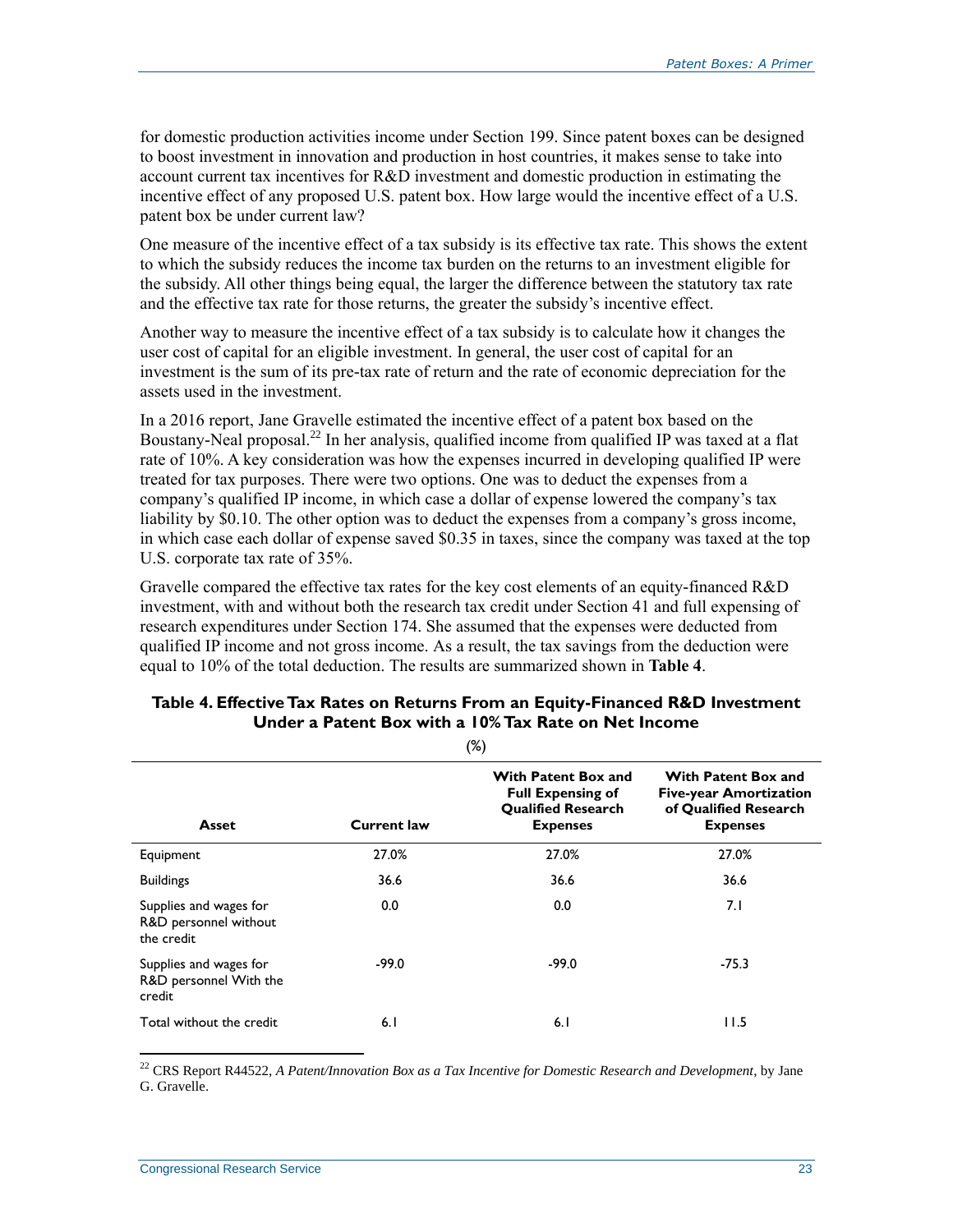| Asset                 | <b>Current law</b> | With Patent Box and<br><b>Full Expensing of</b><br><b>Qualified Research</b><br><b>Expenses</b> | <b>With Patent Box and</b><br><b>Five-year Amortization</b><br>of Qualified Research<br><b>Expenses</b> |
|-----------------------|--------------------|-------------------------------------------------------------------------------------------------|---------------------------------------------------------------------------------------------------------|
| Total with the credit | $-57.0$            | $-57.0$                                                                                         | -43.8                                                                                                   |

**Source:** CRS Report R44522, *A Patent/Innovation Box as a Tax Incentive for Domestic Research and Development*, Table 2.

**Note:** Negative values represent a tax subsidy.

As the table shows, current tax law provides a significant subsidy for the returns to an equityfinanced R&D investment. Total returns are taxed at an effective tax rate of 6.1% without the credit and -57.0% with the credit. Adding a patent box with a 10% tax rate for IP net income and IP expenses deducted at that rate does not alter current-law rates because the marginal effective tax rate under full expensing is 0%. And adding a patent box but writing off qualified research expenses over five years increases the effective tax rates for the total returns. As Gravelle noted, the patent box did not boost the incentive to investment in R&D when a company elected to expense its qualified expenditures under Section 174.<sup>23</sup> The box would, however, represent a windfall gain for pre-existing qualified IP.

How did the patent box affect the user cost of capital for the investment? When the box was added with full expensing and with a five-year amortization period for qualified research expenses, the cost of capital rose 1.5% relative to current law. Replacing the research tax credit with the patent box raised that cost by 10%.

By contrast, the user cost of capital decreased dramatically when the patent box expenses were deducted at the top corporate tax rate. In this case, adding the box with or without the credit lowered the cost of capital under current law by 25%. The reduction shrank to 15% when the patent box was accompanied by a five-year amortization for qualified research expenses.

In Gravelle's assessment, how the expenses incurred in developing qualified IP are treated under a patent box can make a substantial difference in the box's incentive effect.

There is also some preliminary evidence that the Boustany-Neal patent box may lack the needed incentive effect to prevent further erosion in the domestic tax base for IP income. Peter Merrill found in a 2016 study of innovation boxes that the Boustany-Neal patent box would be unlikely to accomplish two of its objectives: (1) keeping IP in the United States and (2) promoting a migration of foreign-held IP to the United States. This was because the estimated average effective tax rate under the proposal for qualified IP income for the 10 U.S. industries with the lowest effective rates for that income was  $30.4\%$  from 2008 to 2012.<sup>24</sup> By contrast, the average top corporate tax rate for all OECD member countries in 2015 was about 25%. This suggested that in the absence of a significant cut in the top U.S. corporate tax rate, a Boustany-Neal patent box would do little to alter current tax incentives for companies to hold intangible assets in the United States.

 $23$  Ibid., p. 10.

 $^{24}$  The lowest rate among the 10 industries was 27.2% for Internet search providers and data processing services, followed by 28.2% for computer and electronic product manufacturing; the highest rate was 32.4% for nonmetallic mineral product manufacturing. In Merrill's analysis, an industry's average effective tax rate under the Boustany-Neal proposal was computed under the assumption that its non-IP income was taxed at the top corporate tax rate of 35% and its IP income at 10.15%. The rate also took into account an industry's ratio of domestic research expenses to its total costs in the previous five years. See Peter Merrill, "Innovation Boxes: BEPS and Beyond," *National Tax Journal*, vol. 69, no. 4, December 2016, Table 2, p. 851.